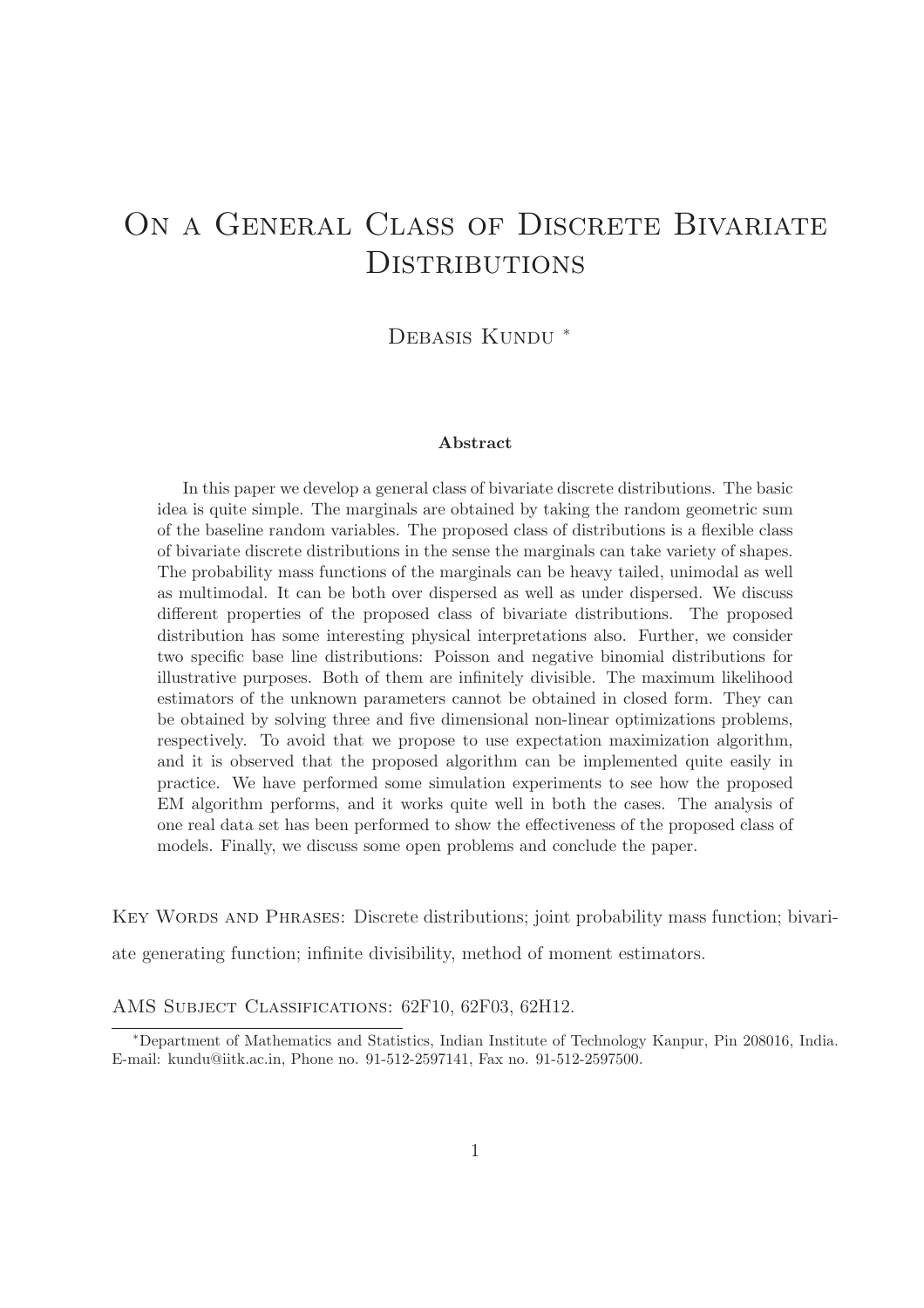### 1 INTRODUCTION

An extensive amount of work has been done introducing different bivariate discrete distributions, analyzing their properties and developing different estimation procedures. Special attention has been paid on bivariate geometric distributions and bivariate Poisson distributions, see for example Kocherlakota and Kocherlakota [10], Kocherlakota [11], Basu and Dhar [3], Kumar [13], Kemp [9], Lee and Cha [19], Nekoukhou and Kundu [24], Kundu and Nekoukhou [16] and see the references cited therein.

Recently, Lee and Cha [20] proposed two classes of discrete bivariate distributions and discussed their properties. Their idea is based on the minimum and maximum of two independent non-identically distributed random variables. The idea is quite simple, and it produces different unimodal shapes of bivariate discrete distributions. Unfortunately, because of the non-identical distributions, the joint probability mass functions (PMFs) or the marginal PMFs may not be in a convenient form. It makes it difficult to compute the estimates of the unknown parameters, and to derive different properties. Moreover, the marginals produced by the method of Lee and Cha [20] cannot have heavy tailed or multimodal probability mass functions, see also Nekoukhou and Kundu [24] in this respect.

The main aim of this paper is two fold. First of all we develop a flexible class of discrete bivariate distributions. The proposed discrete bivariate distribution has a very convenient joint probability generating function (PGF), hence the joint PMF can be obtained in a convenient form. We consider geometric random sum of independent identically distributed (i.i.d.) base line random variables. The idea is not new. It has been used in case of continuous random variables by several authors. For example, Chahkandi and Ganjali [5] used this idea when the base distribution is exponential and Barreto-Souza [2] extended the results in case of gamma distribution. The author [14] considered the case when the base distribution is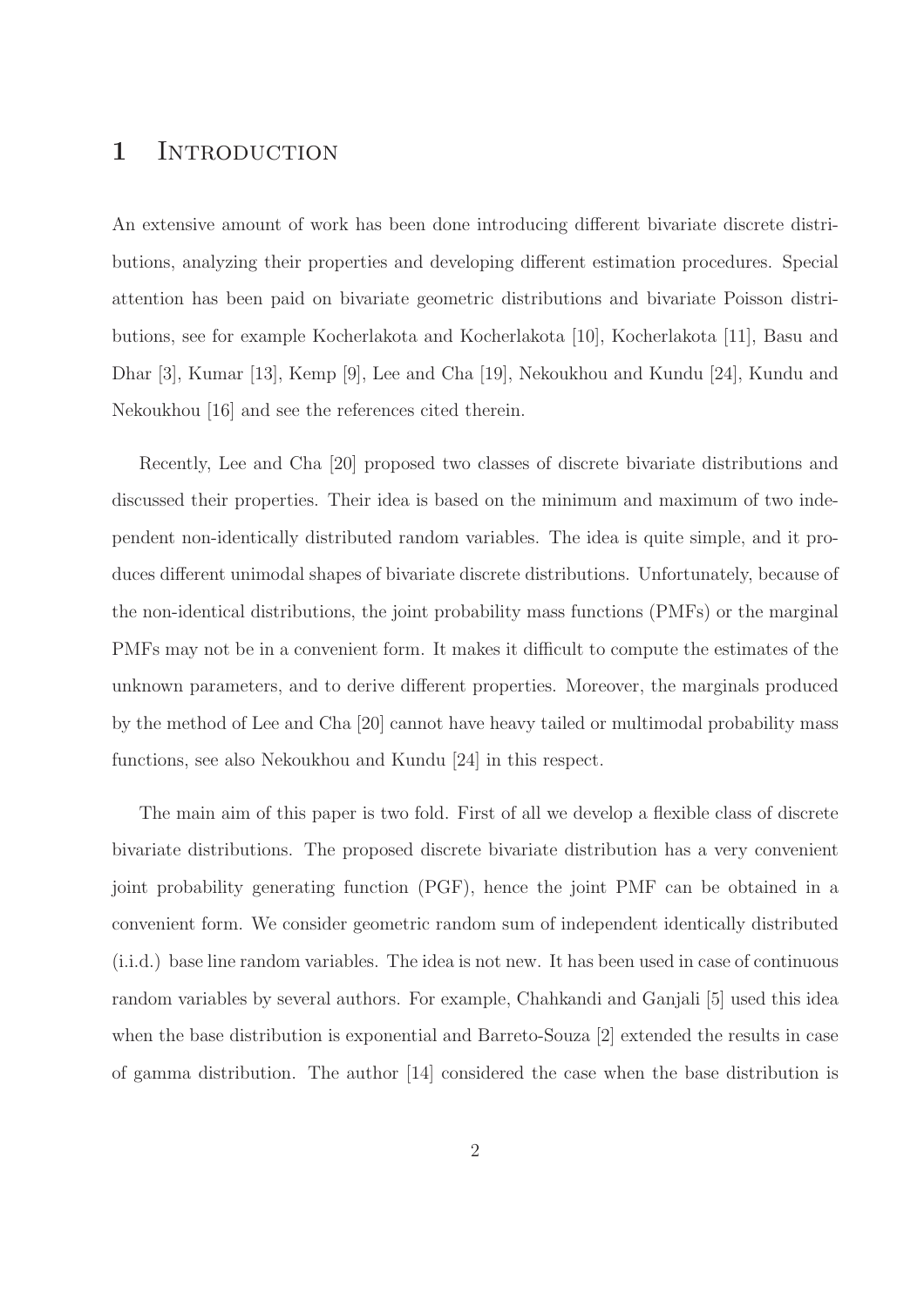univariate normal and the results have been recently generalized for multivariate normal base distribution by the author [15]. For some of the related literature, interested readers are referred to Kozubowski et al. [17] and [18]. Although, the above method seems to be a powerful method and it has been successfully used for several continuous distributions, not much attention has been paid in case of discrete distributions. For some of the related work along this direction, one may refer to Jayakumar and Mundassery [8], Kostadinova and Minkova [12], Minkova and Balakrishnan [21], Ozel [22], Ye [23] and see the references cited therein.

The main advantage of the proposed method is that it produces a flexible class of bivariate discrete distribution functions. The PMFs of the marginals can take variety of shapes. It can be heavy tailed, unimodal or multimodal. Since many well known discrete distributions like Poisson, geometric and negative binomial have convolution properties, several interesting properties of the proposed distributions can be established. It is observed that the marginals can be both under dispersed as well as over dispersed also depending on the base line distribution and the parameter values. The proposed model has some interesting physical interpretations also. We derive different properties of the proposed class of distributions in general and discuss in details two special cases.

Estimation of the unknown parameters is always an important problem in any data analysis. In this case it is observed that the maximum likelihood estimators (MLEs) of the unknown parameters cannot be obtained in closed forms. It involves solving higher dimensional optimization problems. In case of Poisson base line random variables, it involves solving three dimensional optimization problem, and in case of negative binomial base line random variables, one needs to solve a five dimensional optimization problem to compute the MLEs of the unknown parameters. It is observed that in this case the computation of the MLEs can be formulated as a missing value problem. Hence, the expectation maximization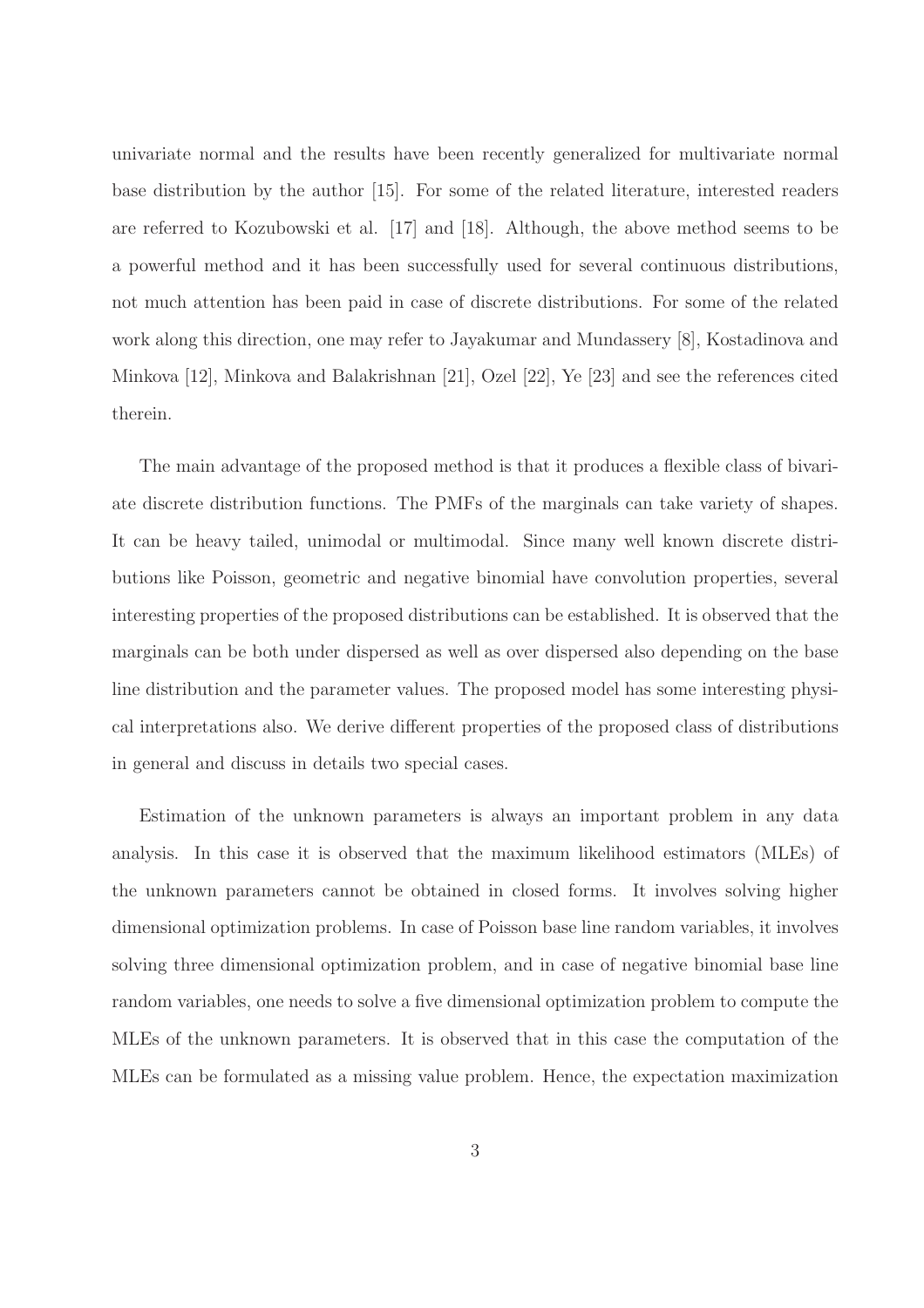(EM) algorithm seems to be a natural choice to compute the MLEs. But it is observed that to implement the classical EM one needs to compute two infinite sums at each M-step. To avoid that we have used an EM algorithm recently introduced by Kundu and Nekoukhou [16], mainly for discrete distribution and which is quite intuitive. Moreover, it does not involve any computation of infinite summation, and at each M-step the solutions can be obtained in explicit forms in case of Poisson base line random variables. In case of negative binomial base line random variable, at each M-step the solutions cannot be obtained in explicit forms. Due to that, at each M-step, we have used another EM algorithm following the approach of Adamidis [1], where the maximization can be obtained without solving any non-linear equations. We call this as nested EM (NEM) algorithm. The implementation of the proposed EM and NEM algorithms are quite simple. Further, it is observed that the method of moment estimators (MMEs) can be obtained quite conveniently in both the cases. Hence, the MMEs can be used as initial guesses of the EM and NEM algorithms. They work quite well. We performed some simulation experiments to see the performances of the proposed EM algorithm, and the performances are quite satisfactory. We analyze one real data set for illustrative purposes, and it is observed that the proposed model fits the data quite well and the EM and NEM algorithms also converge quite quickly from the proposed initial guesses.

The rest of the paper is organized as follows. In Section 2, we provide some motivations of the proposed model. The model formulation and some basic properties are discussed in Section 3. In Sections 4 and 5, we discuss two special cases. The EM and NEM algorithms are provided in Section 6. The results of the simulation experiments have been presented in Section 7, and the analysis of one data set is presented in Section 8. Finally, in Section 9 we conclude the paper.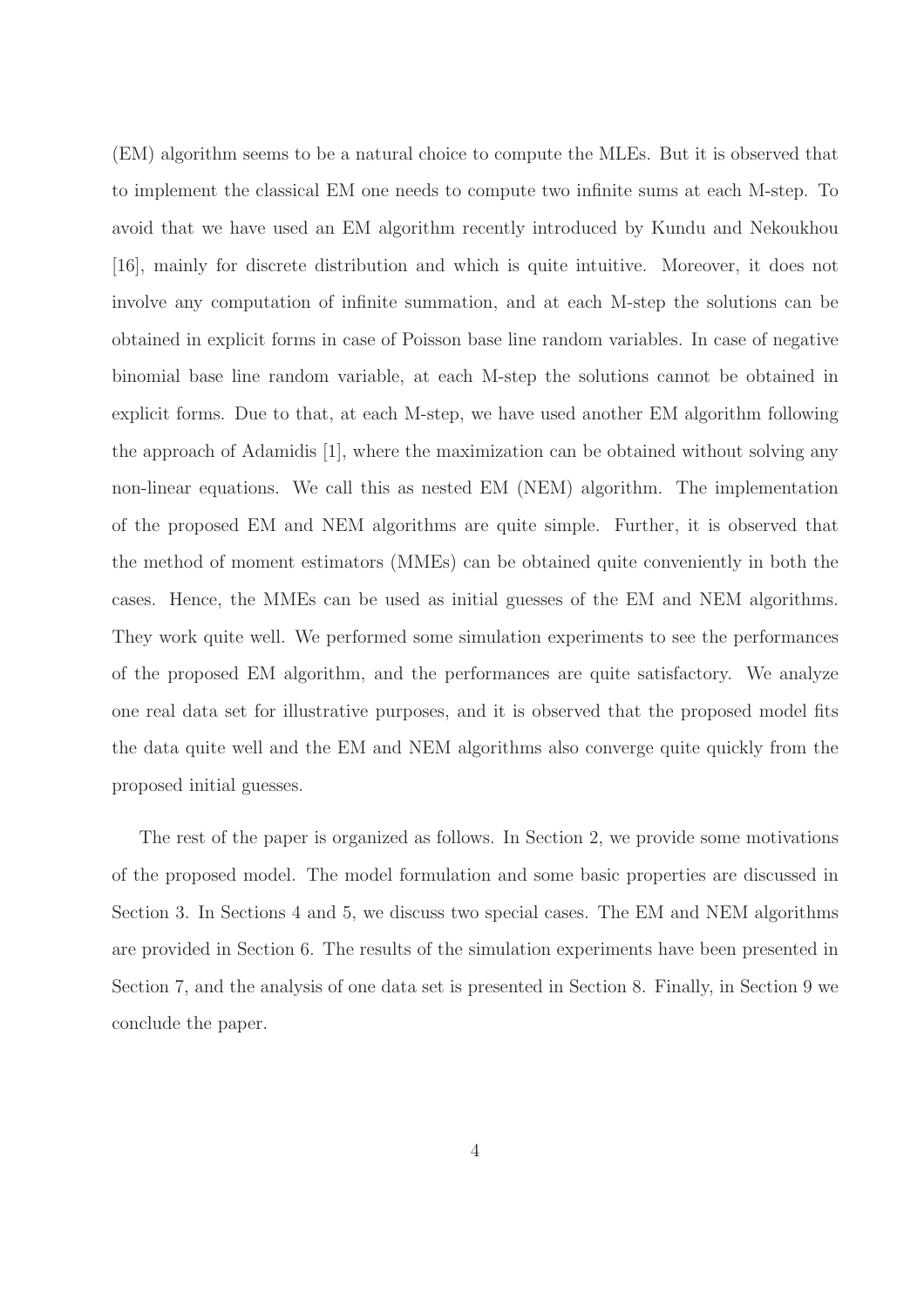### 2 MOTIVATIONS

To motivate our proposed model we will start with an example. First let us consider the traditional construction of the bivariate Poisson distribution. It is based on a trivariate reduction technique and it can be described as follows. Suppose  $X_1$ ,  $X_2$  and  $X_3$  are three independent Poisson random variables with mean  $\lambda_1$ ,  $\lambda_2$  and  $\lambda_3$ , respectively. Consider a new bivariate random variable  $(Y_1, Y_2)$ , where

$$
Y_1 = X_1 + X_3
$$
 and  $Y_2 = X_2 + X_3$ .

It was originally proposed by Holgate [7], see also Campbell [4] in this respect. The joint PMF of  $Y_1$  and  $Y_2$  can be obtained as

$$
P(Y_1 = i, Y_2 = j) = e^{-(\lambda_1 + \lambda_2 + \lambda_3)} \sum_{k=0}^{\min\{i,j\}} \frac{\lambda_1^{i-k} \lambda_2^{j-k} \lambda_3^k}{(i-k)!(j-k)!k!}; \quad i, j \in \mathbb{N}_0,
$$

where  $\mathbb{N}_0 = \{0, 1, 2, \ldots\}$ . In this case the marginals will follow Poisson distribution. Clearly, this is an advantage of this model. But the marginal PMFs cannot be multimodal. Due to presence of the summation in the joint PMF computing the MLEs become difficult. Moreover, it may not be very easy to generalize it for other bivariate distributions.

Recently, Lee and Cha [20] introduced two very general methods to generate bivariate discrete distribution functions. The methods can be briefly described as follows. Let  $X_1, X_2$ and  $X_3$  be as defined before.

Lee-Cha Method 1:

 $U_1 = \max\{X_1, X_3\}$  and  $U_2 = \max\{X_2, X_3\}.$ 

Lee-Cha Method 2:

$$
V_1 = \min\{X_1, X_3\}
$$
 and  $V_2 = \min\{X_2, X_3\}.$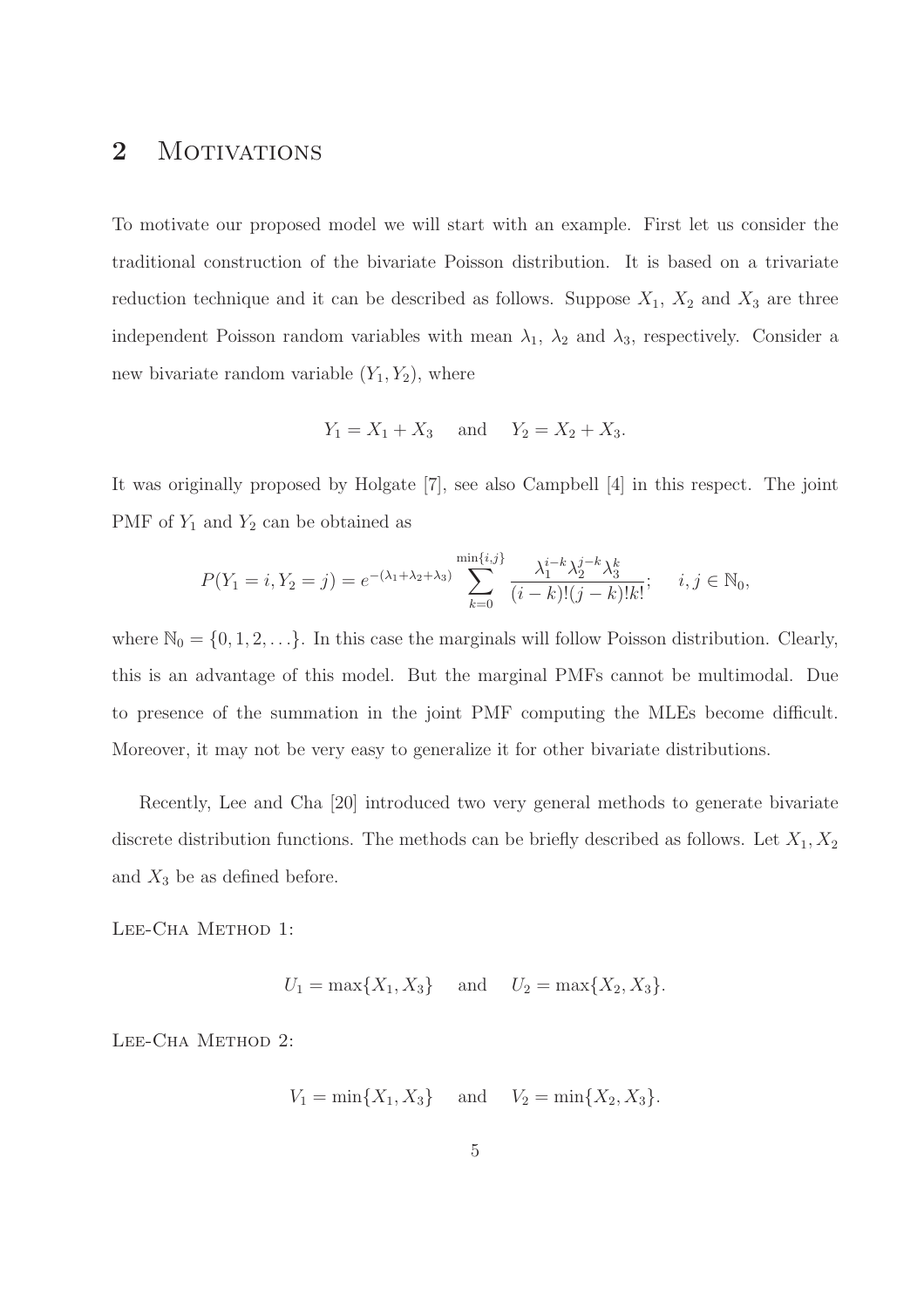In both cases the generated bivariate distributions can be quite flexible. The joint PMF and the marginals PMFs can be of different shapes. Unfortunately, in this case also it has been observed, see Nekoukhou and Kundu [24], that the marginals may not be in a very convenient form. Moreover, in this case also in case of standard discrete distributions like Poisson, geometric or binomial, the marginal PMFs cannot be multimodal or heavy tailed. Most of the other bivariate distributions as proposed by Kumar [13] and Piperigou and Papageorgiou [25] have similar deficiencies.

The main aim of this paper is to propose a class of discrete bivariate distributions which has convenient joint PMF and marginal PMFs. The joint PMF and the marginal PMFs should be flexible enough and the marginals PMFs can have heavy tailed and multimodal shapes.

## 3 A general Class of Discrete Bivariate Distribu-**TIONS**

In this section we develop a general class of discrete bivariate distributions and discuss its different properties. Two special cases will be discussed in the subsequent sections.

Suppose  $U_1, U_2, \ldots$ , are i.i.d. random variables with the probability mass function (PMF)  $f_1(x)$ , for  $x \in \mathbb{N}_0 = \{0, 1, 2, \ldots\}$ . Further, let  $V_1, V_2, \ldots$  be i.i.d. random variables with the PMF  $f_2(x)$ , for  $x \in \mathbb{N}_0$ , and let N be a geometric random variable with the PMF

$$
P(N = n) = p(1 - p)^{n-1}; \quad n \in \mathbb{N} = \{1, 2, \ldots\},
$$
\n(1)

for  $0 < p < 1$ . All the random variables are independently distributed. We define the bivariate random variable  $(X, Y)$  as follows

$$
X = \sum_{i=1}^{N} U_i \quad \text{and} \quad Y = \sum_{i=1}^{N} V_i.
$$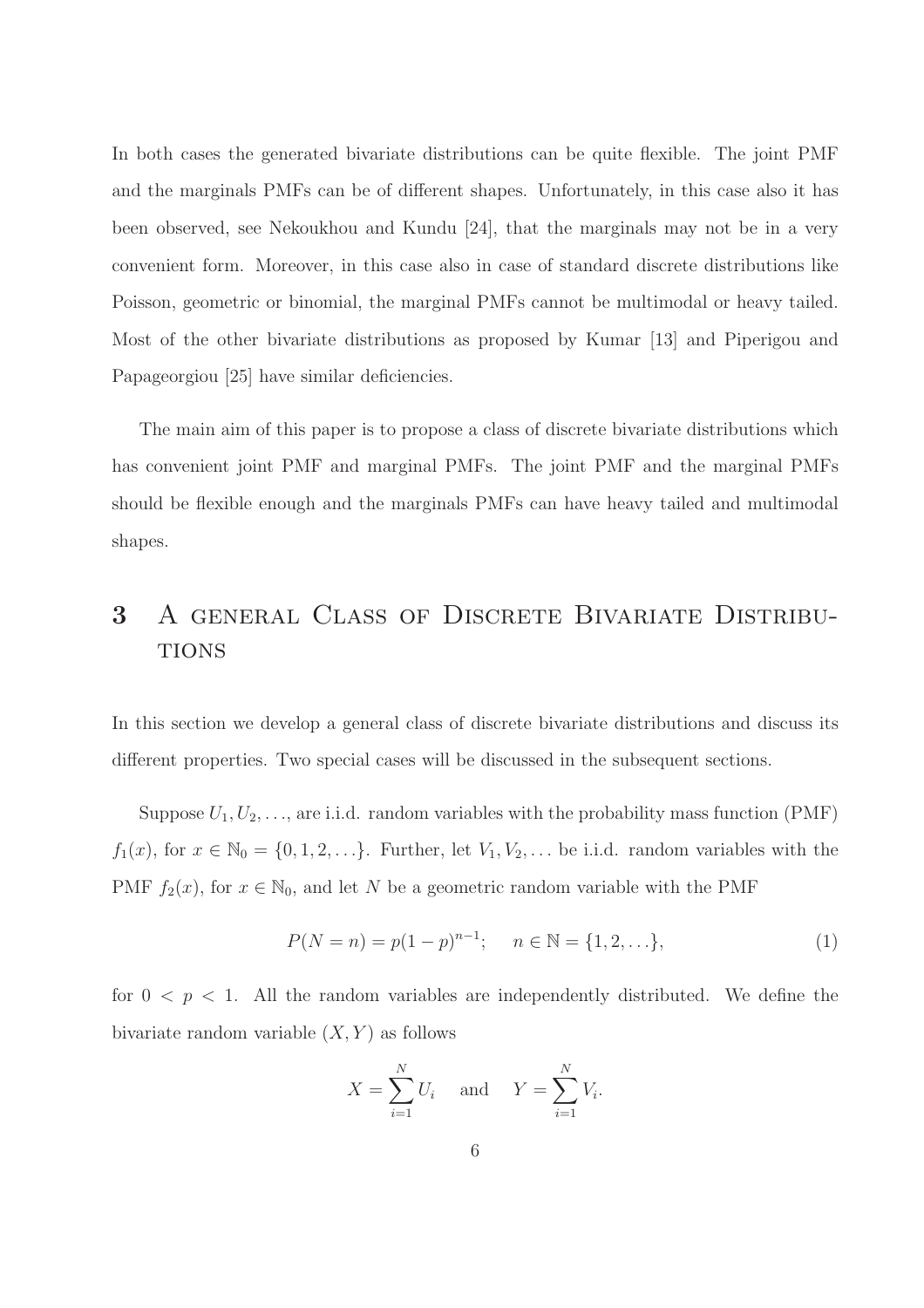The above bivariate random variable  $(X, Y)$  has the following physical interpretations.

ACCIDENT MODEL: Suppose  $N$  is the number of accidents that took place in a given place during a fixed period of time. Let  $U_i$  and  $V_i$  denote the number of male and female deaths, respectively, due to the *i*-th accident for  $i = 1, 2, ..., N$ . Then X and Y denote the total number of male and female deaths, respectively, during that fixed period of time due to accidents in that given place.

SOCCER MODEL: Suppose  $N$  denotes the number of soccer games played during a year between Team A and Team B. Suppose  $U_i$  and  $V_i$  denote the number of goal scored by Team A and Team B, respectively, at the *i*-th game, for  $i = 1, 2, ..., N$ . Then X and Y denote the total number of goals scored by Team A and Team B, respectively, against each other in that year.

From now on we will call  $f_1(x)$  and  $f_2(y)$  the base line PMFs. First we would like to derive different properties of the bivariate random variable  $(X, Y)$  for general base line PMFs. We use the following notation.  $F_1(x)$  and  $F_2(x)$  denote the cumulative distribution functions (CDFs) of  $f_1(x)$  and  $f_2(x)$ , respectively. Moreover,  $\phi_1(t)$  and  $\phi_2(s)$  denote the characteristic functions (CHFs) of  $f_1(x)$  and  $f_2(x)$ , respectively. We define  $f_1^{(n)}$  $f_1^{(n)}(x)$  and  $f_2^{(n)}$  $x_2^{(n)}(y)$  to be the *n*-fold convolutions of  $f_1(x)$  and  $f_2(x)$ , respectively, i.e.

$$
f_1^{(n)}(x) = P(U_1 + \ldots + U_n = x)
$$
 and  $f_2^{(n)}(y) = P(V_1 + \ldots + V_n = y)$ .

We further define  $F_1^{(n)}$  $f_1^{(n)}(x)$  and  $F_2^{(n)}$  $\chi_2^{(n)}(y)$  to be the CDFs correspond to the PMFs  $f_1^{(n)}$  $j_1^{(n)}(x)$  and  $f_2^{(n)}$  $2^{(n)}(y)$ , respectively. The joint PMF of X and Y for  $m = 0, 1, \ldots$  and  $n = 0, 1, \ldots$ , can be obtained as follows:

$$
P(X = m, Y = n) = P\left(\sum_{i=1}^{N} U_i = m, \sum_{j=1}^{N} V_j = n\right)
$$
  
= 
$$
\sum_{k=1}^{\infty} P\left(\sum_{i=1}^{N} U_i = m, \sum_{j=1}^{N} V_j = n | N = k\right) P(N = k)
$$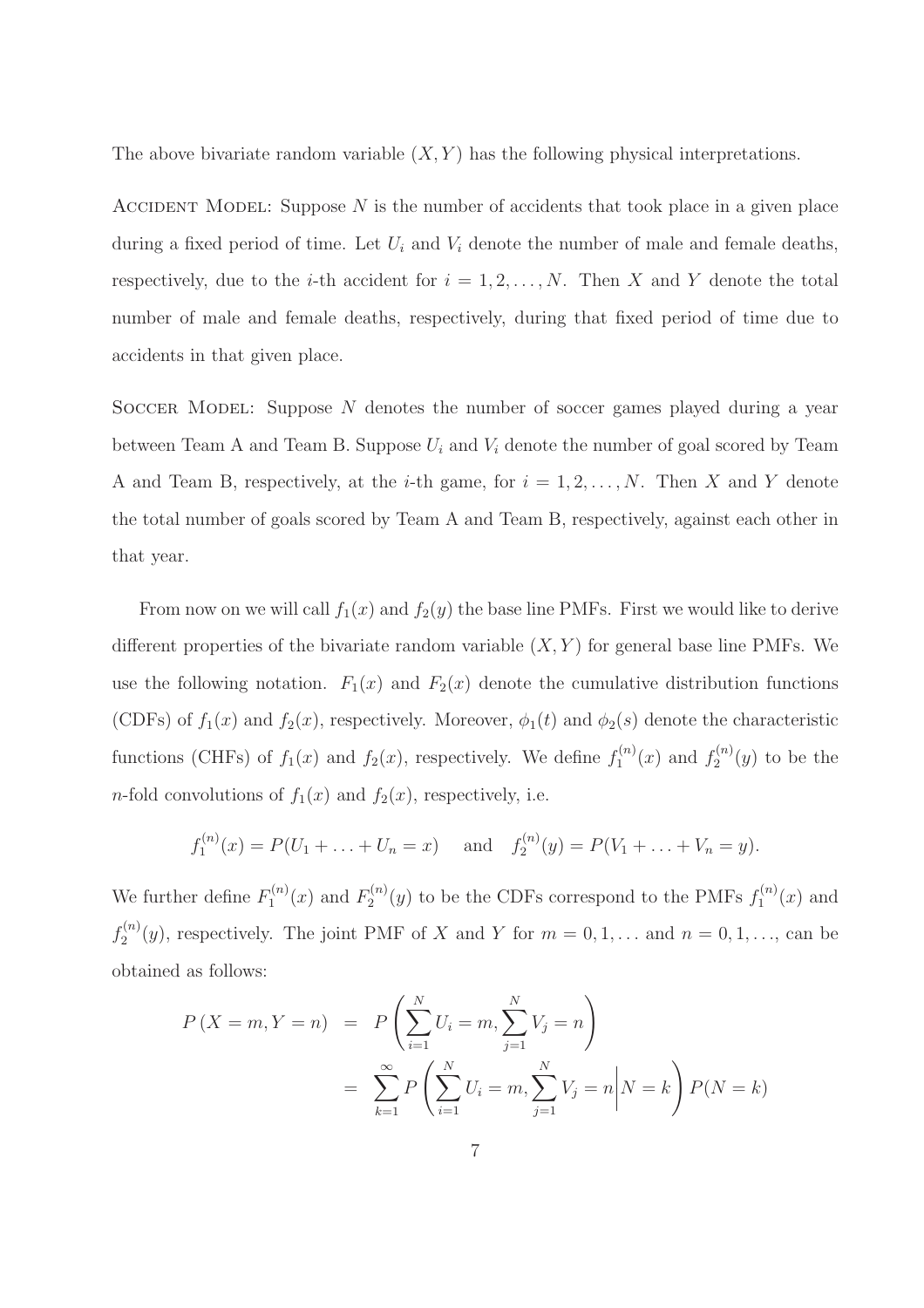$$
= \sum_{k=1}^{\infty} P\left(\sum_{i=1}^{k} U_i = m, \sum_{j=1}^{k} V_j = n\right) P(N = k)
$$
  

$$
= p \sum_{k=1}^{\infty} (1-p)^{k-1} f_1^{(k)}(m) f_2^{(k)}(n).
$$
 (2)

The joint CDF of X and Y for  $m = 0, 1, \ldots$  and  $n = 0, 1, \ldots$ , is

$$
P(X \le m, Y \le n) = p \sum_{k=1}^{\infty} (1-p)^{k-1} F_1^{(k)}(m) F_2^{(k)}(n). \tag{3}
$$

From the joint PMF of  $X$  and  $Y$ , we immediately obtain the marginals PMFs of  $X$  and  $Y$ as

$$
P(X = m) = p \sum_{k=1}^{\infty} (1 - p)^{k-1} f_1^{(k)}(m) \quad \text{and} \quad P(Y = n) = p \sum_{k=1}^{\infty} (1 - p)^{k-1} f_2^{(k)}(n). \tag{4}
$$

$$
P(X \le m) = p \sum_{k=1}^{\infty} (1-p)^{k-1} F_1^{(k)}(m) \quad \text{and} \quad P(Y \le n) = p \sum_{k=1}^{\infty} (1-p)^{k-1} F_2^{(k)}(n). \tag{5}
$$

The joint CHF of X and Y for  $t, s \in \mathbb{R}$  is

$$
\phi_{X,Y}(t,s) = E\left(e^{i(tX+sY)}\right) = p \sum_{m=0}^{\infty} \sum_{n=0}^{\infty} \sum_{k=1}^{\infty} e^{i(tm+sn)} (1-p)^{k-1} f_1^{(k)}(m) f_2^{(k)}(n)
$$

$$
= p \sum_{k=1}^{\infty} (1-p)^{k-1} \sum_{m=0}^{\infty} e^{itm} f_1^{(k)}(m) \sum_{n=0}^{\infty} e^{isn} f_2^{(k)}(n)
$$

$$
= p \sum_{k=1}^{\infty} (1-p)^{k-1} \phi_1^k(t) \phi_2^k(s)
$$

$$
= \frac{p \phi_1(t) \phi_2(s)}{1 - (1-p) \phi_1(t) \phi_2(s)}.
$$
(6)

From the joint CHF of X and Y, we obtain for  $t, s \in \mathbb{R}$ ,

$$
\phi_X(t) = \frac{p\phi_1(t)}{1 - (1 - p)\phi_1(t)} \quad \text{and} \quad \phi_Y(s) = \frac{p\phi_2(s)}{1 - (1 - p)\phi_2(s)}.\tag{7}
$$

Moreover, it is immediate from (6) that X and Y are independent if and only if  $p = 1$ . Using the CHFs or otherwise, different moments and product moments can be easily obtained.

$$
E(X) = \frac{E(U_1)}{p}, \quad E(Y) = \frac{E(U_2)}{p},
$$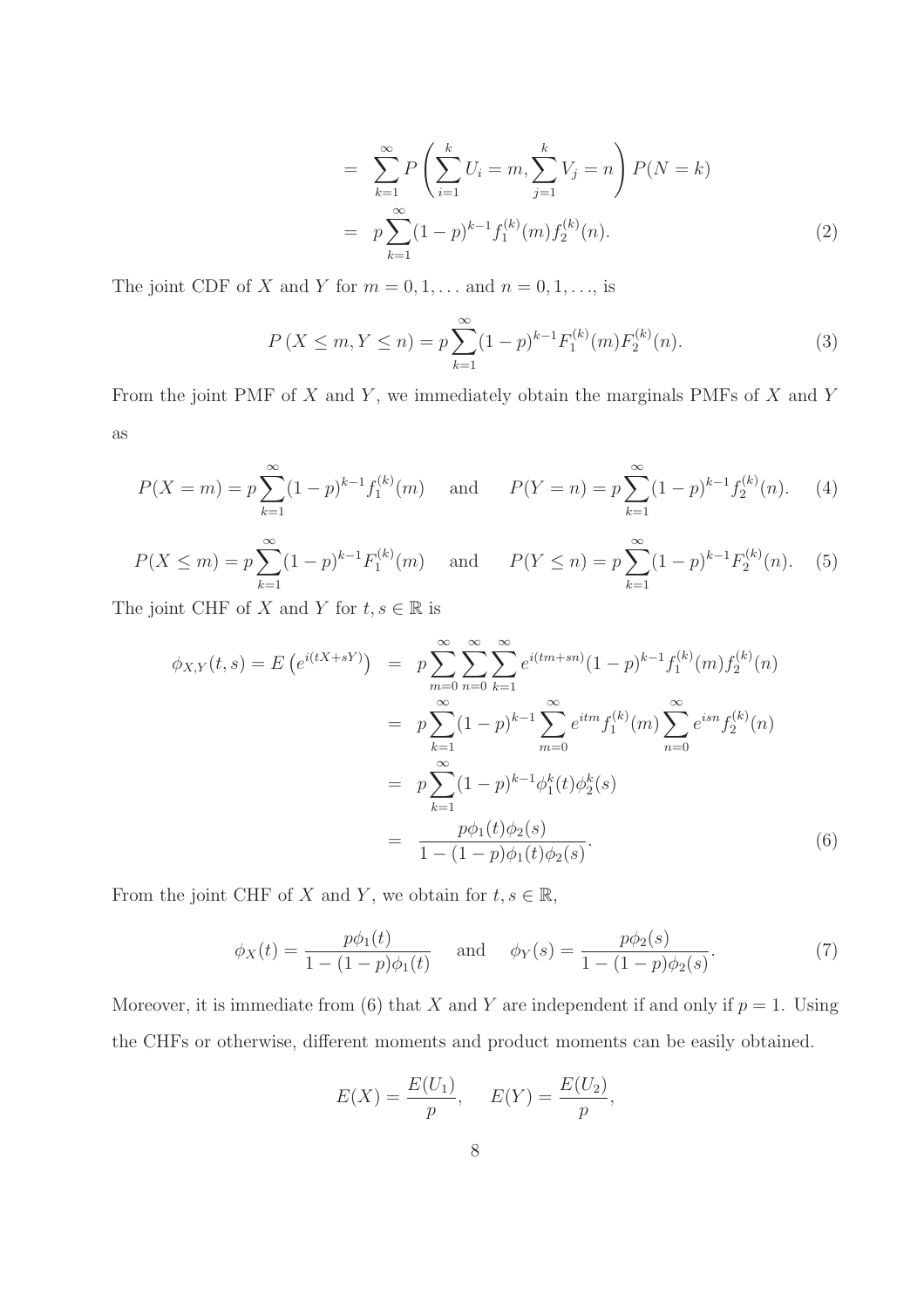$$
V(X) = \frac{(1-p)(E(U_1))^2}{p^2} + \frac{V(U_1)}{p} \qquad V(Y) = \frac{(1-p)(E(V_1))^2}{p^2} + \frac{V(V_1)}{p}
$$

$$
Cov(X, Y) = \frac{1-p}{p^2} \quad E(U_1)E(V_1).
$$

Some of the points are quite clear from the above moments expressions. It is clear that as  $p \to 0$ , the mean and variance go to  $\infty$ . Hence, for large p, the corresponding distribution function behaves like a heavy tailed distribution. The correlation between  $X$  and  $Y$  is always positive and it goes to zero, as  $p \to 1$ , and it goes to 1, as  $p \to 0$ . The variance to mean ratio (VMR) for  $X$  and  $Y$  are

$$
VMR(X) = \frac{(1-p)E(U_1)}{p} + VMR(U_1) \text{ and } VMR(Y) = \frac{(1-p)E(V_1)}{p} + VMR(V_1).
$$

It is clear that as  $p \to 0$ , the marginals will be over dispersed, and for large p, the marginals can be under dispersed if the base line distributions are under dispersed. Therefore, it is possible to have both over dispersed and under dispersed marginals for the proposed bivariate distributions. It is also possible to have two opposite behavior of the two marginals. Now we will consider some special cases in the subsequent sections.

## 4 Two Special Cases

#### 4.1 BIVARIATE POISSON GEOMETRIC

In this section it is assumed that  $U_i$  follows (∼) a Poisson distribution with mean  $\lambda_1$  (PO ( $\lambda_1$ )) and  $V_i \sim \text{PO}(\lambda_2)$ . We denote this new distribution as BPG  $(\lambda_1, \lambda_2, p)$ , and the marginals will be denoted by UPG  $(\lambda_1, p)$  and UPG  $(\lambda_2, p)$ , respectively.

The joint PMF of X and Y for  $m = 0, 1, \ldots$  and  $n = 0, 1, \ldots$ , can be obtained as follows:

$$
P(X = m, Y = n) = C(\lambda_1 + \lambda_2 - \ln(1 - p), m + n) \times \frac{p}{1 - p} \times \frac{\lambda_1^m \lambda_2^n}{m! n!}.
$$
 (8)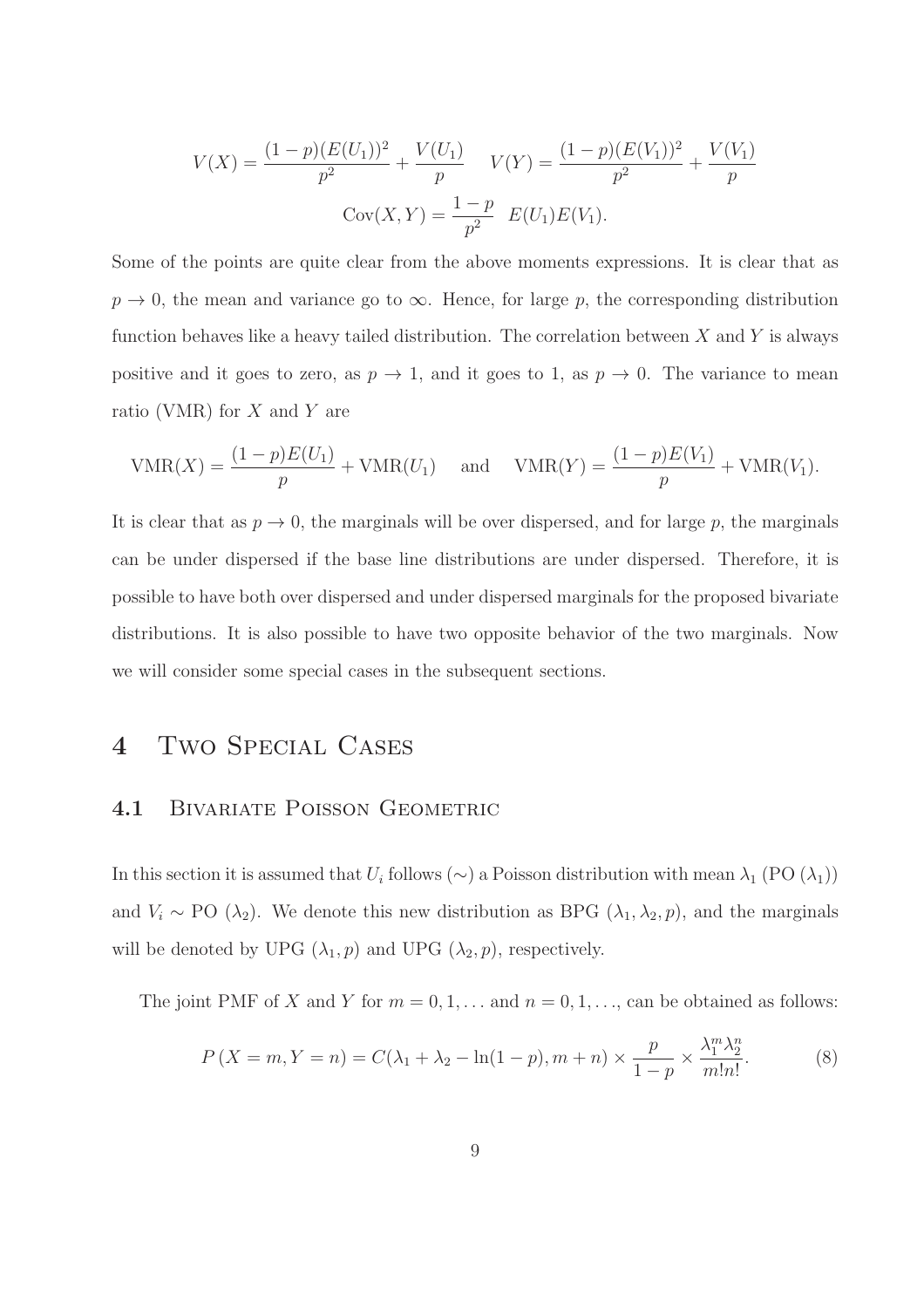Here, for  $a > 0$  and  $j = 0, 1, 2, ...$ ,

$$
C(a,j) = \sum_{k=1}^{\infty} k^j e^{-ak}.
$$

The exact expressions of  $C(a, j)$  for different values of j can be obtained recursively, and they are provided in the Appendix A. The marginal PMF of X for  $m = 0, 1, 2, \ldots$ , and of Y for  $n = 0, 1, 2, \ldots$  can be obtained as,

$$
P(X = m) = C(\lambda_1 - \ln(1 - p), m) \times \frac{p}{1 - p} \times \frac{\lambda_1^m}{m!}
$$

$$
P(Y = n) = C(\lambda_2 - \ln(1 - p), n) \times \frac{p}{1 - p} \times \frac{\lambda_2^n}{n!},
$$

respectively.

We have plotted the PMFs of the UPG distribution for different parameter values in Figures 1-4. It shows that the PMFs can take variety of shapes. It can be a decreasing function, unimodal, multimodal and heavy tailed also.

$$
P(X = m|Y = n) = \frac{C(\lambda_1 + \lambda_2 - \ln(1 - p), m + n)}{C(\lambda_1 - \ln(1 - p), m)} \times \frac{\lambda_1^m}{m!}.
$$

The joint CHF of X and Y for  $t, s \in \mathbb{R}$  is

$$
\phi_{X,Y}(t,s) = E(e^{i(tX+sY)}) = \frac{pe^{\lambda_1(e^{it}-1)}e^{\lambda_2(e^{is}-1)}}{1-(1-p)e^{\lambda_1(e^{it}-1)}e^{\lambda_2(e^{is}-1)}}.
$$

Hence, the CHF of X and Y for  $t \in \mathbb{R}$ , are

$$
\phi_X(t) = E e^{itX} = \frac{p e^{\lambda_1(e^{it}-1)}}{1 - (1-p)e^{\lambda_1(e^{it}-1)}} \quad \text{and} \quad \phi_Y(t) = E e^{itY} = \frac{p e^{\lambda_2(e^{it}-1)}}{1 - (1-p)e^{\lambda_2(e^{it}-1)}}.
$$

Different moments and product moments are

$$
E(X) = \frac{\lambda_1}{p}, \quad E(Y) = \frac{\lambda_2}{p}, \quad V(X) = \frac{(1-p)\lambda_1^2}{p^2} + \frac{\lambda_1}{p}, \quad V(Y) = \frac{(1-p)\lambda_2^2}{p^2} + \frac{\lambda_2}{p},
$$

$$
Cov(X, Y) = \frac{\lambda_1 \lambda_2 (1-p)}{p^2}.
$$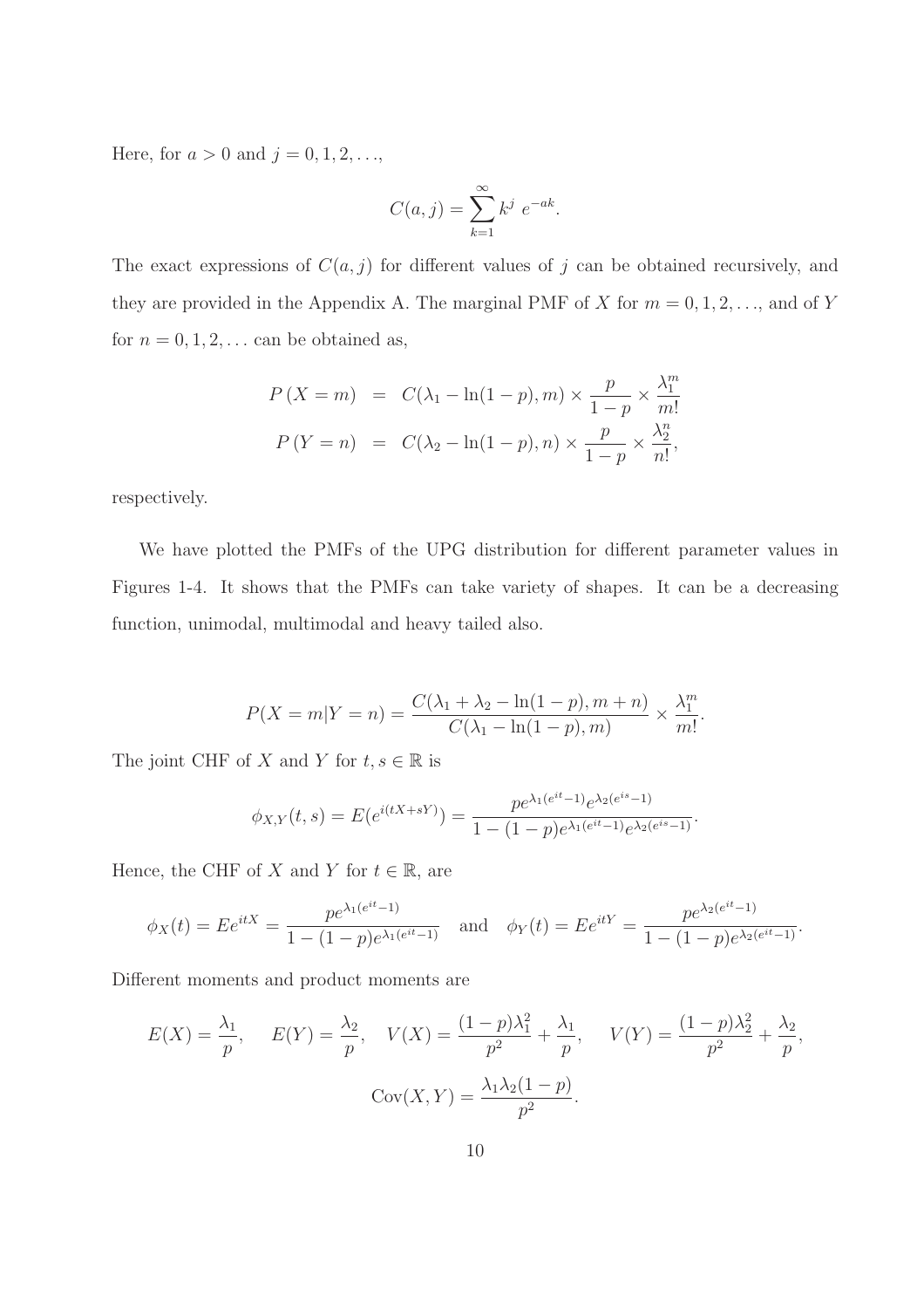We have the following results regarding stochastic ordering of the Poisson geometric distribution. The proofs are quite simple, hence the details are avoided.

RESULT 1: If  $(X, Y) \sim \text{BPG}(\lambda_1, \lambda_2, p)$  and  $\lambda_1 > \lambda_2$ , then X is stochastically larger than Y.

RESULT 2: If  $U \sim \text{UPG}(\lambda, p_1)$  and  $V \sim \text{UPG}(\lambda, p_2)$ , then for  $p_1 < p_2$ , U is stochastically larger than  $V$ .

THEOREM 1: If  $(X, Y) \sim \text{BPG}(\lambda_1, \lambda_2, p)$ , then we have the following results.

- (a)  $X + Y \sim \text{UPG}(\lambda_1 + \lambda_2, p)$ .
- (b) X given  $X + Y$  follows a binomial distribution, i.e.

$$
P(X = m|X + Y = n) = {n \choose m} \left(\frac{\lambda_1}{\lambda_1 + \lambda_2}\right)^m \left(\frac{\lambda_2}{\lambda_1 + \lambda_2}\right)^{n-m}; \quad n = 0, 1, \dots, m.
$$

PROOF: (a) can be obtained from the joint CHF. (b) can be obtained using (a).

THEOREM 2: If  $\{(X_i, Y_i); i = 1, 2, ...\}$  is a sequence of i.i.d. random variables from BPG( $\lambda_1$ ,  $\lambda_2$ , p), M is a geometric random variable with parameter  $\delta$ , for  $0 < \delta < 1$ , and for  $i = 1, \ldots$ , it is independent of  $(X_i, Y_i)$ , then

$$
\left(\sum_{i=1}^{M} X_i, \sum_{i=1}^{M} Y_i\right) \sim \text{BPG}(\lambda_1, \lambda_2, p\delta).
$$

П

PROOF: The proof mainly follows from the joint CHF.

THEOREM 3: If  $(X, Y) \sim \text{BPG}(\lambda_1, \lambda_2, p)$ , then  $(X, Y)$  is infinitely divisible.

PROOF: Note that we need to prove that for any positive integer  $n$ , there exists i.i.d. random variables  $\{W_{1i}^{(n)}\}$  $U_{1i}^{(n)}, W_{2i}^{(n)}$ ;  $i = 1, 2, ..., n$ , such as  $(W_{1i}^{(n)})$  $U_{1i}^{(n)}, W_{2i}^{(n)}$  follows bivariate Poisson geometric random variables, and

$$
(X,Y) \stackrel{d}{=} \left(\sum_{i=1}^n W_{1i}^{(n)}, \sum_{i=1}^n W_{2i}^{(n)}\right).
$$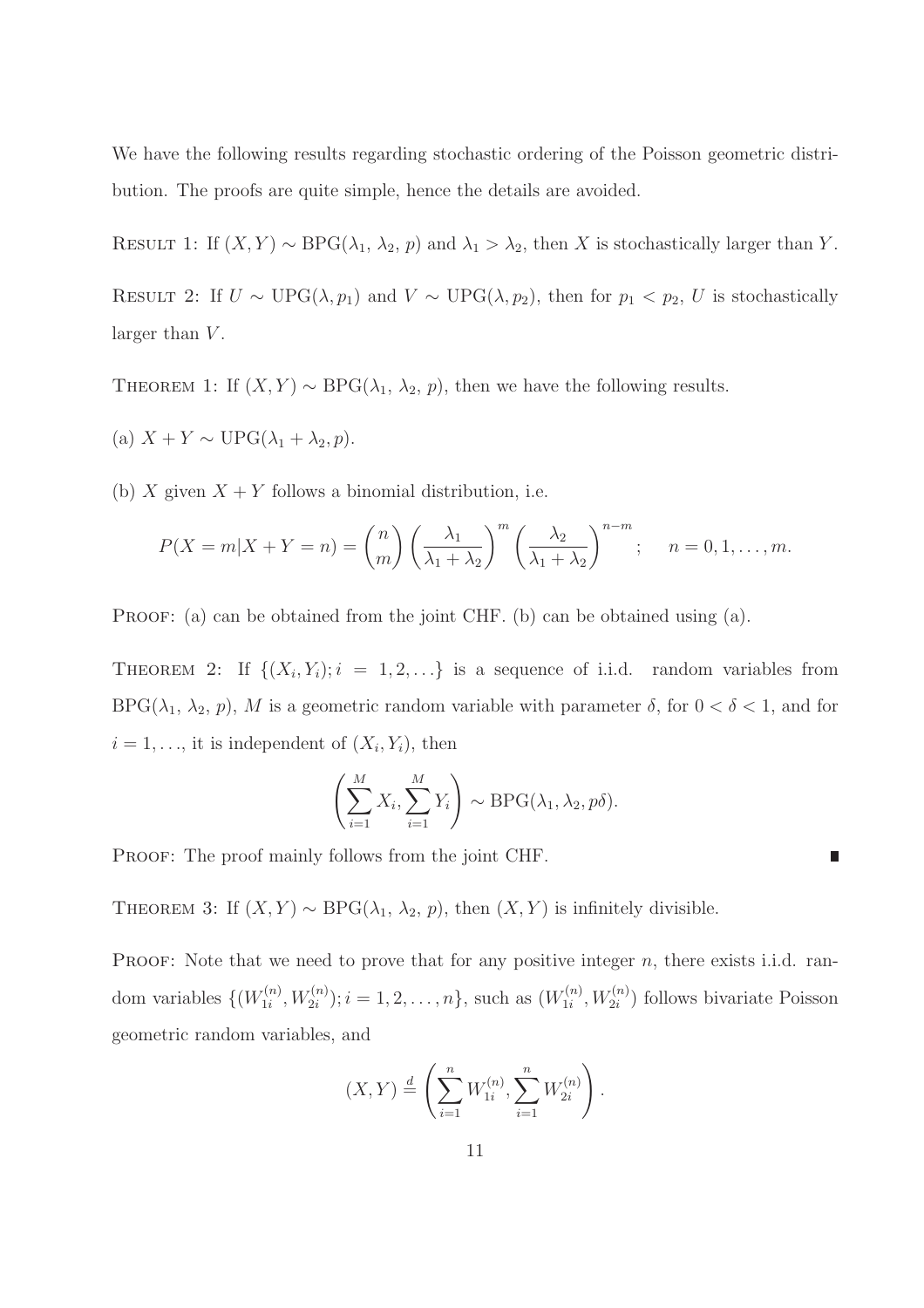Here  $\left(\frac{d}{r}\right)$  means equal in distribution. For any fixed n, let  $r = 1/n$ . Consider a sequence of i.i.d. random variables  $Y_1, Y_2, \ldots$ , such that  $Y_i \sim \text{PO}(r\lambda_1)$ . Similarly, consider another sequence of i.i.d. random variables  $Z_1, Z_2, \ldots$ , such that  $Z_i \sim \text{PO}(r\lambda_2)$ . Suppose T is a negative binomial  $NB(r, p)$  random variable, with the following PMF

$$
P(T = k) = \frac{\Gamma(k+r)}{k!\Gamma(r)}p^{r}(1-p)^{k}; \quad k = 0, 1, 2, ....
$$

All the above random variables, namely the  $Y_i$ 's the  $Z_i$ 's and T are independently distributed. Consider the following bivariate random variable

$$
(W_{11}^{(n)}, W_{21}^{(n)}) \stackrel{d}{=} \left( \sum_{i=1}^{1+nT} Y_i, \sum_{i=1}^{1+nT} Z_i \right).
$$

The joint CHF of  $(W_{11}^{(n)}, W_{21}^{(n)})$  can be obtained as

$$
\phi_{W_{11}^{(n)},W_{12}^{(n)}}(t,s) = E(e^{itW_{11}^{(n)}+isW_{21}^{(n)}}) = E_T\left(E\left(e^{itW_{11}^{(n)}+isW_{21}^{(n)}}|T\right)\right)
$$
\n
$$
= E_T\left(e^{r\lambda_1(e^{it}-1)}e^{r\lambda_2(e^{is}-1)(1+nT)}\right)
$$
\n
$$
= e^{r\lambda_1(e^t-1)}e^{r\lambda_2(e^{is}-1)}\left(\frac{p}{1-(1-p)e^{\lambda_1(e^{it}-1)}e^{\lambda_2(e^{is}-1)}}\right)^r
$$
\n
$$
= \left(\frac{pe^{\lambda_1(e^{it}-1)}e^{\lambda_2(e^{is}-1)}}{1-(1-p)e^{\lambda_1(e^{it}-1)}e^{\lambda_2(e^{is}-1)}}\right)^r.
$$

Hence, the result is obtained.

The following result shows that the bivariate Poisson geometric distribution has an interesting decomposition. It might have some independent interest also.

THEOREM 4: Let us assume that  $(X, Y) \sim \text{BPG}(\lambda_1, \lambda_2, p)$ . Suppose  $Q \sim \text{PO}(\lambda)$ , where  $\lambda = -\ln p$ , and it is independent of  $Z_i$ 's, where  $\{Z_i; i = 1, 2, ...\}$  is a sequence of i.i.d. random variables having logarithmic distribution with the probability mass function

$$
P(Z_1 = k) = \frac{(1-p)^k}{\lambda k}; \quad k = 1, 2, ....
$$
\n(9)

П

Moreover,  $\{W_{1i}; i = 1, 2, ...\}$  is a sequence of i.i.d. random variables such that  $W_{1i}|Z_i \sim$  $PO(\lambda_1 Z_i)$ , similarly,  $\{W_{2i}; i = 1, 2, \ldots\}$  is a sequence of i.i.d. random variables such that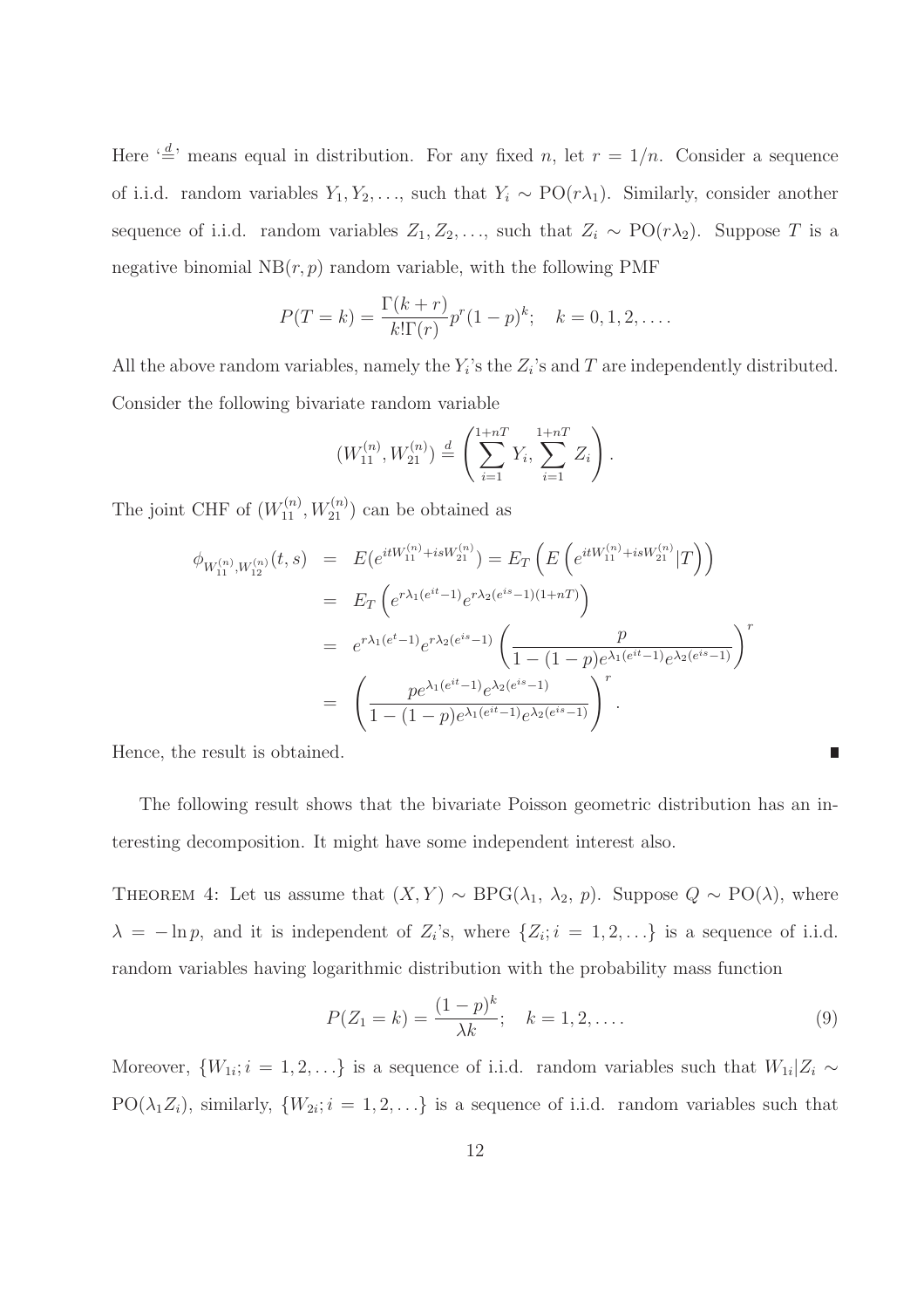$W_{2i}|Z_i \sim \text{PO}(\lambda_2 Z_i)$ , and conditionally they are independently distributed. R and S are two independent random variables and they are independent of all the previous random variables, such that  $R \sim \text{PO}(\lambda_1)$ ,  $S \sim \text{PO}(\lambda_2)$ . Then we have the following decomposition of  $(X, Y)$ :

$$
(X,Y) \stackrel{d}{=} \left(R + \sum_{i=1}^{Q} W_{1i}, S + \sum_{i=1}^{Q} W_{2i}\right).
$$
 (10)

PROOF: First observe that the probability generating function of  $Q$  and  $Z_1$  are

$$
E(t^Q) = e^{\lambda(t-1)}
$$
,  $t \in \mathbb{R}$  and  $E(t^{Z_1}) = \frac{\ln(1 - (1-p)t)}{\ln p}$ ,  $t < (1-p)^{-1}$ .

The joint CHF of the right hand side of (10) can be written as

$$
\begin{split}\n\phi(u,v) &= E\left(e^{iu(R+\sum_{j=1}^{Q}W_{1j})+iv(S+\sum_{j=1}^{Q}W_{2j})}\right) \\
&= e^{\lambda_1(e^{iu}-1)}e^{\lambda_2(e^{iv}-1)}E\left(e^{iu\sum_{j=1}^{Q}W_{1j}+iv\sum_{j=1}^{Q}W_{2j}}\right) \\
&= e^{\lambda_1(e^{iu}-1)}e^{\lambda_2(e^{iv}-1)}E_Q\left[E\left(e^{iu\sum_{j=1}^{Q}W_{1j}+iv\sum_{j=1}^{Q}W_{2j}}|Q\right)\right] \\
&= e^{\lambda_1(e^{iu}-1)}e^{\lambda_2(e^{iv}-1)}E_QE\left[E\left(e^{iu\sum_{j=1}^{Q}W_{1j}}|Q,Z_1,Z_2,\ldots\right)E\left(e^{iv\sum_{j=1}^{Q}W_{2j}}|Q,Z_1,Z_2,\ldots\right)\right] \\
&= e^{\lambda_1(e^{iu}-1)}e^{\lambda_2(e^{iv}-1)}E_QE\left[e^{\lambda_1(e^{iut}-1)\sum_{j=1}^{Q}Z_j}e^{\lambda_2(e^{iv}-1)\sum_{j=1}^{Q}Z_j}\right] \\
&= e^{\lambda_1(e^{iu}-1)}e^{\lambda_2(e^{iv}-1)}E_Q\left[E\left[e^{(\lambda_1(e^{iut}-1)+\lambda_2(e^{iv}-1))Z_1})\right]\right]^Q \\
&= e^{\lambda_1(e^{iu}-1)}e^{\lambda_2(e^{iv}-1)}E_Q\left[\frac{\ln(1-(1-p)e^{(\lambda_1(e^{iut}-1)+\lambda_2(e^{iv}-1))})}{\ln p}\right]^Q \\
&= e^{\lambda_1(e^{iu}-1)}e^{\lambda_2(e^{iv}-1)}e^{\ln p-\ln(1-(1-p)e^{(\lambda_1(e^{iut}-1)+\lambda_2(e^{iv}-1))})} \\
&= \frac{pe^{\lambda_1(e^{iu}-1)}e^{\lambda_2(e^{iv}-1)}}{1-(1-p)e^{\lambda_1(e^{iu}-1)}e^{\lambda_2(e^{iv}-1)}}. \n\end{split}
$$

#### 4.2 Bivariate Negative Binomial Geometric

In this section we consider another special case when  $U_1 \sim NB(r_1, \theta_1)$  and  $V_1 \sim NB(r_2, \theta_2)$ , where  $r_1 > 0, r_2 > 0, 0 < \theta_1, \theta_2 < 1$ . Here,  $NB(r, \theta)$ , for  $r > 0, 0 < \theta < 1$ , means a negative binomial distribution with the PMF

$$
P(X = k) = \frac{\Gamma(k+r)}{k! \Gamma(r)} \theta^k (1-\theta)^r; \quad k = 0, 1, 2, ....
$$
 (11)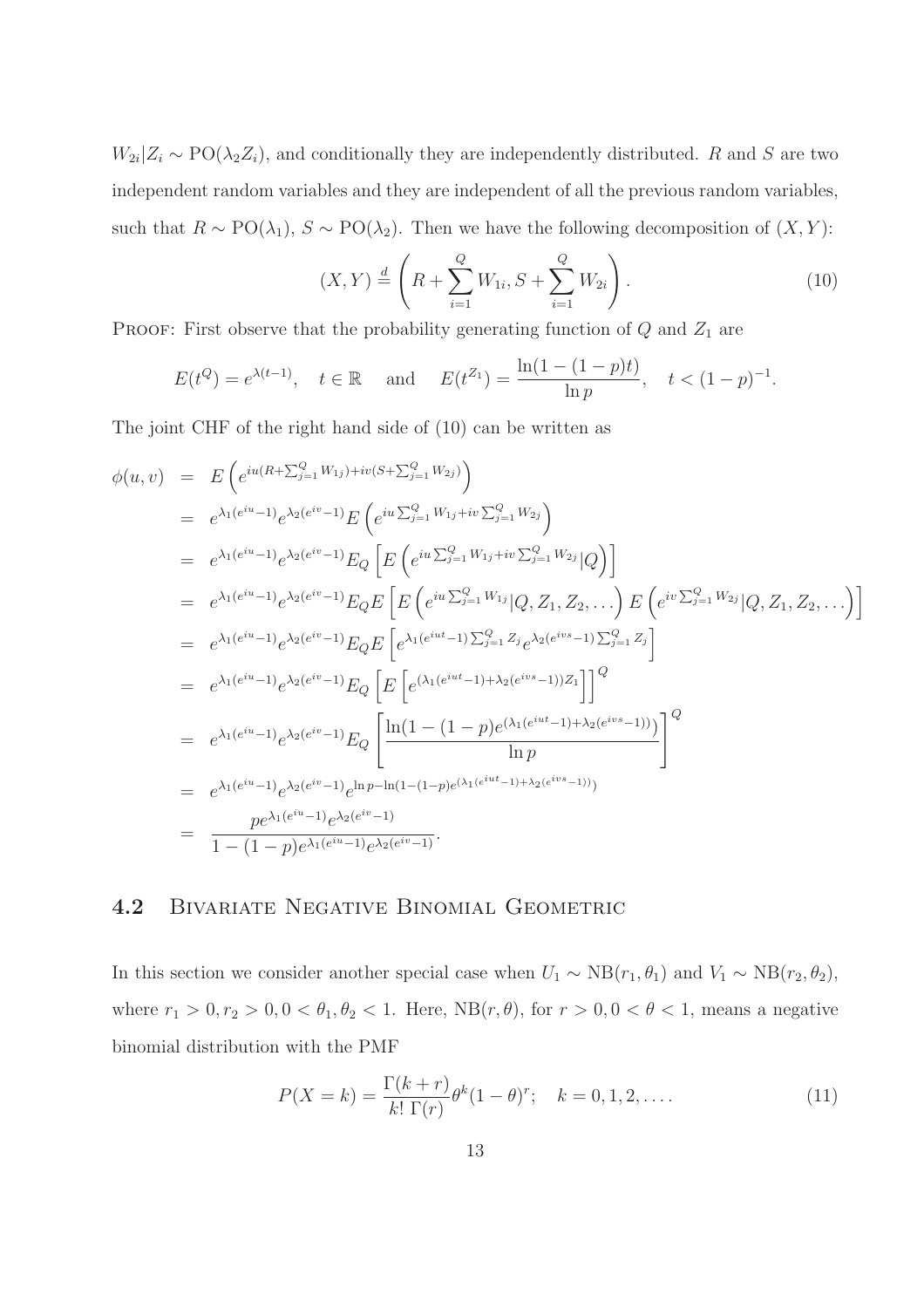In this case we denote this bivariate distribution as  $BNBG(r_1, \theta_1, r_2, \theta_2, p)$ , and the marginals will be denoted by  $\mathrm{UNBG}(r_1, \theta_1, p)$  and  $\mathrm{UNBG}(r_2, \theta_2, p)$ , respectively. The joint PMF of X and Y for  $m = 0, 1, \ldots$  and  $n = 0, 1, \ldots$ , can be written as

$$
P(X = m, Y = n) = D(r_1, r_2, \theta_1, \theta_2, m, n, p)\theta_1^m \theta_2^n \frac{p}{1 - p},
$$
\n(12)

where

$$
D(r_1, r_2, \theta_1, \theta_2, m, n, p) = \sum_{k=1}^{\infty} \frac{\Gamma(m + kr_1)}{m! \Gamma(kr_1)} \times \frac{\Gamma(n + kr_2)}{n! \Gamma(kr_2)} (1 - p)^k (1 - \theta_1)^{kr_1} (1 - \theta_2)^{kr_2}.
$$

The marginal PMFs of  $X$  and  $Y$  can be obtained as

$$
P(X = m) = D_1(r_1, \theta_1, m, p)\theta_1^m \frac{p}{1 - p}
$$
  

$$
P(Y = n) = D_1(r_2, \theta_2, n, p)\theta_2^m \frac{p}{1 - p},
$$

where

$$
D_1(r, \theta, m, p) = \sum_{k=1}^{\infty} \frac{\Gamma(m + kr)}{m! \Gamma(kr)} (1 - \theta)^{kr} (1 - p)^k.
$$

In this case also we have plotted the PMFs of the UNBG distribution for different parameter values in Figures 5 - 8. It shows that for UNBG also, the PMFs can take variety of shapes. The PMF can be a decreasing function, unimodal, multimodal and heavy tailed also.

The joint CHF of X and Y for  $t, s \in \mathbb{R}$ , is

$$
\phi_{X,Y}(t,s) = E(e^{i(tX+sY)}) = \frac{p(1-\theta_1)^{r_1}(1-\theta_2)^{r_2}}{(1-\theta_1e^{it})^{r_1}(1-\theta_2e^{is})^{r_2}-(1-p)(1-\theta_1)^{r_1}(1-\theta_2)^{r_2}}
$$

.

The marginal CHFs of  $X$  and  $Y$  can be obtained as

$$
\phi_X(t) = \frac{p(1-\theta_1)^{r_1}}{(1-\theta_1 e^{it})^{r_1} - (1-p)(1-\theta_1)^{r_1}}, \quad \phi_Y(s) = \frac{p(1-\theta_2)^{r_2}}{(1-\theta_2 e^{is})^{r_2} - (1-p)(1-\theta_2)^{r_2}}.
$$
(13)

Different moments and product moments of the BNBG distribution can be easily obtained and they are as follows:

$$
E(X) = \frac{\theta_1 r_1}{p(1 - \theta_1)}, \quad E(Y) = \frac{\theta_2 r_2}{p(1 - \theta_2)},
$$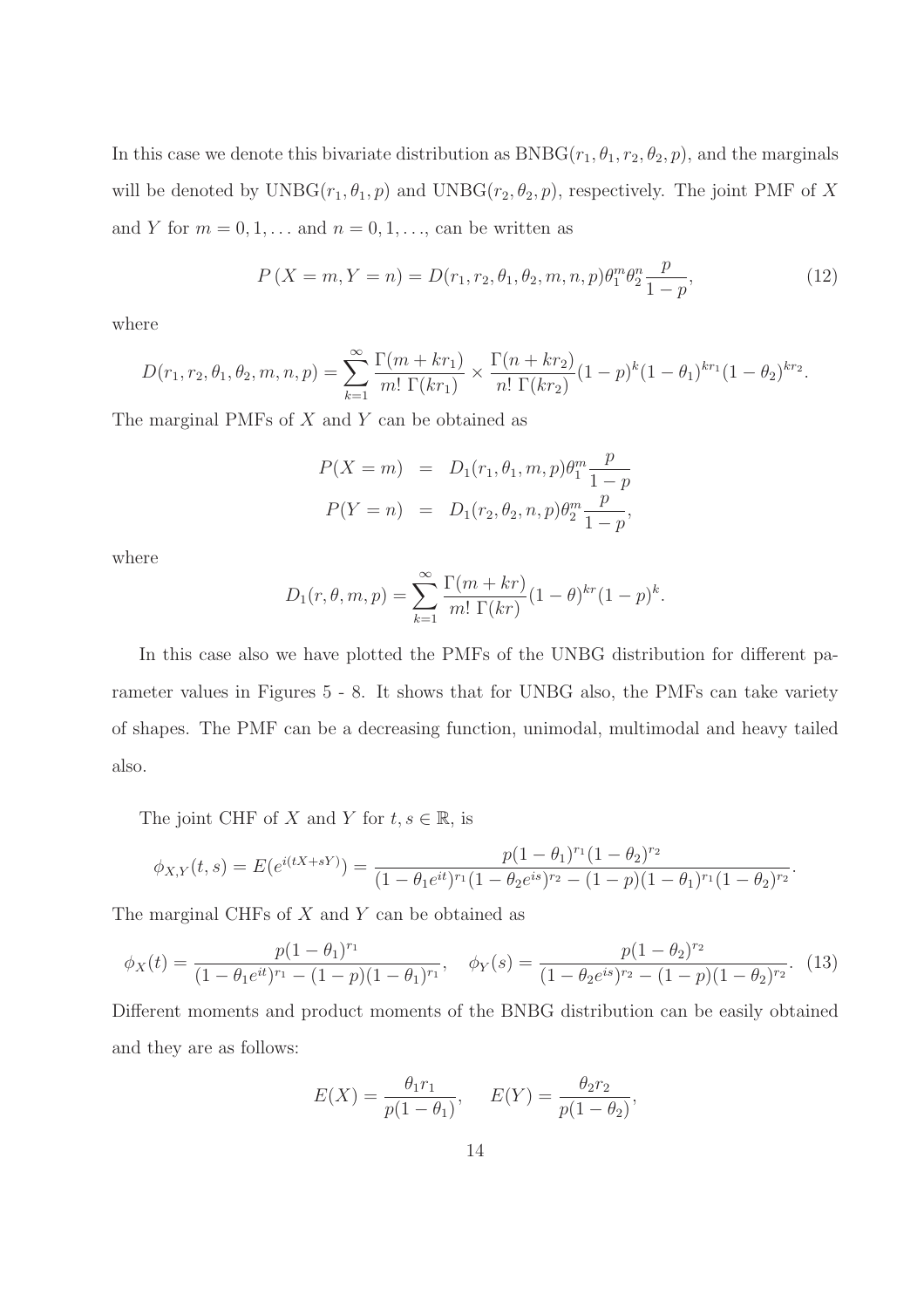$$
V(X) = \frac{(1-p)\theta_1^2 r_1^2}{p^2(1-\theta_1)^2} + \frac{\theta_1 r_1}{p(1-\theta_1)^2} \qquad V(Y) = \frac{(1-p)\theta_2^2 r_2^2}{p^2(1-\theta_2)^2} + \frac{\theta_2 r_2}{p(1-\theta_2)^2}
$$

$$
Cov(X,Y) = \frac{1-p}{p^2} \frac{\theta_1 r_1 \theta_2 r_2}{(1-\theta_1)(1-\theta_2)}.
$$

THEOREM 5: If  $(X, Y) \sim BNBG(r_1, \theta, r_2, \theta, p)$ , then  $X + Y \sim UNBG(r_1 + r_2, \theta, p)$ .

PROOF: It can be obtained from the joint CHF.

THEOREM 6: If  $\{(X_i, Y_i); i = 1, 2, ...\}$  is a sequence i.i.d. random variables from BNBG( $r_1$ ,  $\theta_1$ ,  $r_2$ ,  $\theta_2$ ,  $p$ ), and M is a geometric random variable with parameter  $\delta$ , for  $0 < \delta < 1$ , then

П

$$
\left(\sum_{i=1}^{M} X_i, \sum_{i=1}^{M} Y_i\right) \sim \text{BNBG}(r_1, \theta_1, r_2, \theta_2, p\delta).
$$

PROOF: The proof mainly follows from the joint CHF.

THEOREM 7: If  $(X, Y) \sim BNBG(r_1, \theta_1, r_2, \theta_2, p)$ , then  $(X, Y)$  is infinitely divisible.

PROOF: The proof can be obtained along the same line of proof as of Theorem 3, the details are avoided.  $\overline{\phantom{a}}$ 

THEOREM 8: Let us assume that  $(X, Y) \sim BNBG(r_1, \theta_1, r_2, \theta_2, p)$ . Suppose  $Q \sim PO(\lambda)$ , where  $\lambda = -\ln p$ , and it is independent of  $Z_i$ 's, where  $\{Z_i; i = 1, 2, \ldots\}$  is a sequence of i.i.d. random variables having logarithmic distribution with probability mass function as defined in (9). Moreover,  $\{W_{1i}; i = 1, 2, ...\}$  is a sequence of i.i.d. random variables such that  $W_{1i}|Z_i \sim NB(r_1Z_i, \theta_1)$ , similarly,  $\{W_{2i}; i = 1, 2, \ldots\}$  is a sequence of i.i.d. random variables such that  $W_{2i}|Z_i \sim NB(r_2Z_i, \theta_2)$ , and conditionally they are independently distributed. R and S are two independent random variables and they are independent of all the previous random variables, such that  $R \sim NB(r_1, \theta_1)$ ,  $S \sim NB(r_2, \theta_2)$ . Then we have the following decomposition of  $(X, Y)$ :

$$
(X,Y) \stackrel{d}{=} \left(R + \sum_{i=1}^{Q} W_{1i}, S + \sum_{i=1}^{Q} W_{2i}\right).
$$
 (14)

PROOF: The proof can be obtained similarly as the proof of Theorem 4.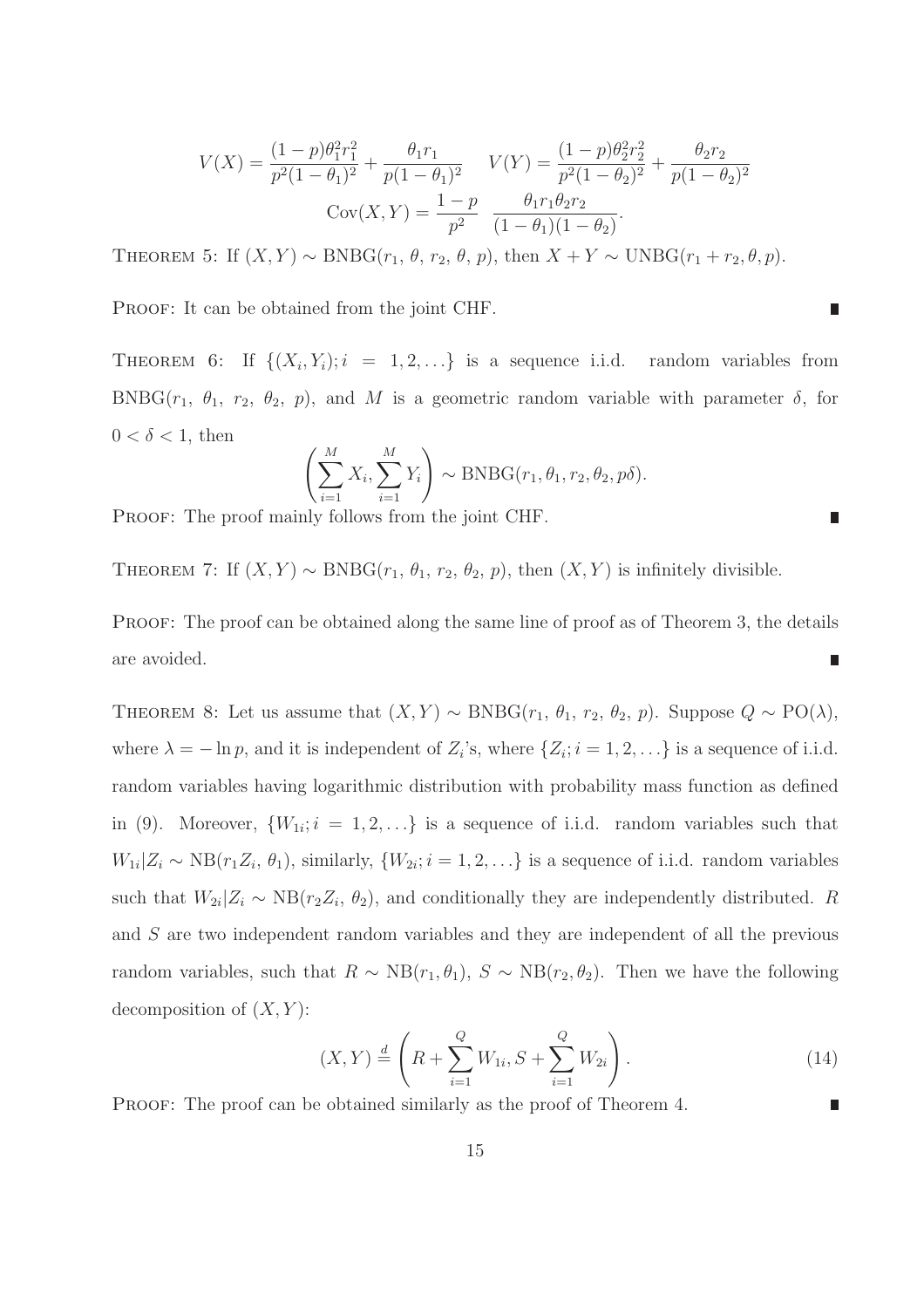## 5 Maximum Likelihood Estimators

In this section we discuss the computation of the MLEs based on EM and NEM algorithms for BPG and BNBG distributions, respectively. It is assumed that we have a random sample of size  $m, \mathcal{D} = \{(x_i, y_i); i = 1, \ldots, m\}$ , either from BPG( $\lambda_1, \lambda_2, p$ ) or from a  $BNBG(r_1, \theta_1, r_2, \theta_2, p)$  depending on the situation. The problem is to estimate the unknown parameter vector  $\Omega$ , where  $\Omega = (\lambda_1, \lambda_2, p)$  or  $\Omega = (r_1, \theta_1, r_2, \theta_2, p)$  for BPG( $\lambda_1, \lambda_2, p$ ) and BNBG( $r_1, \theta_1, r_2, \theta_2, p$ ), respectively, based on  $\mathcal{D}$ .

#### 5.1 BPG DISTRIBUTION

Based on the sample  $\mathcal{D}$ , the relevant part of the log-likelihood function can be written as

$$
l(\mathbf{\Omega}|\mathcal{D}) = K_1(\lambda_1, \lambda_2, p) + m \ln p - m \ln(1 - p) + \tilde{x} \ln \lambda_1 + \tilde{y} \ln \lambda_2,
$$
 (15)

where

$$
K_1(\lambda_1, \lambda_2, p) = \sum_{i=1}^m \ln C(\lambda_1 + \lambda_2 - \ln(1-p), x_i + y_i), \quad \tilde{x} = \sum_{i=1}^m x_i, \quad \tilde{y} = \sum_{i=1}^m y_i.
$$

Hence, the MLEs can be obtained by solving the following three non-linear equations simultaneously:

$$
\dot{l}_{\lambda_1}(\Omega|\mathcal{D})=0, \quad \dot{l}_{\lambda_2}(\Omega|\mathcal{D})=0, \quad \dot{l}_p(\Omega|\mathcal{D})=0.
$$

Clearly, they cannot be obtained in explicit forms, and one needs to use the Newton-Raphson or Gauss-Newton type algorithm to solve the above non-linear equations. To avoid that we propose to use an EM algorithm which can be implemented very easily. The main idea of the proposed EM algorithm is based on the following observations. Let us assume that along with each  $(X, Y)$ , we observe the associated N also. Therefore, the complete observations are  $\mathcal{D}^* = \{(x_1, y_1, n_1), \ldots, (x_m, y_m, n_m)\}\.$  Based on the complete observations, the relevant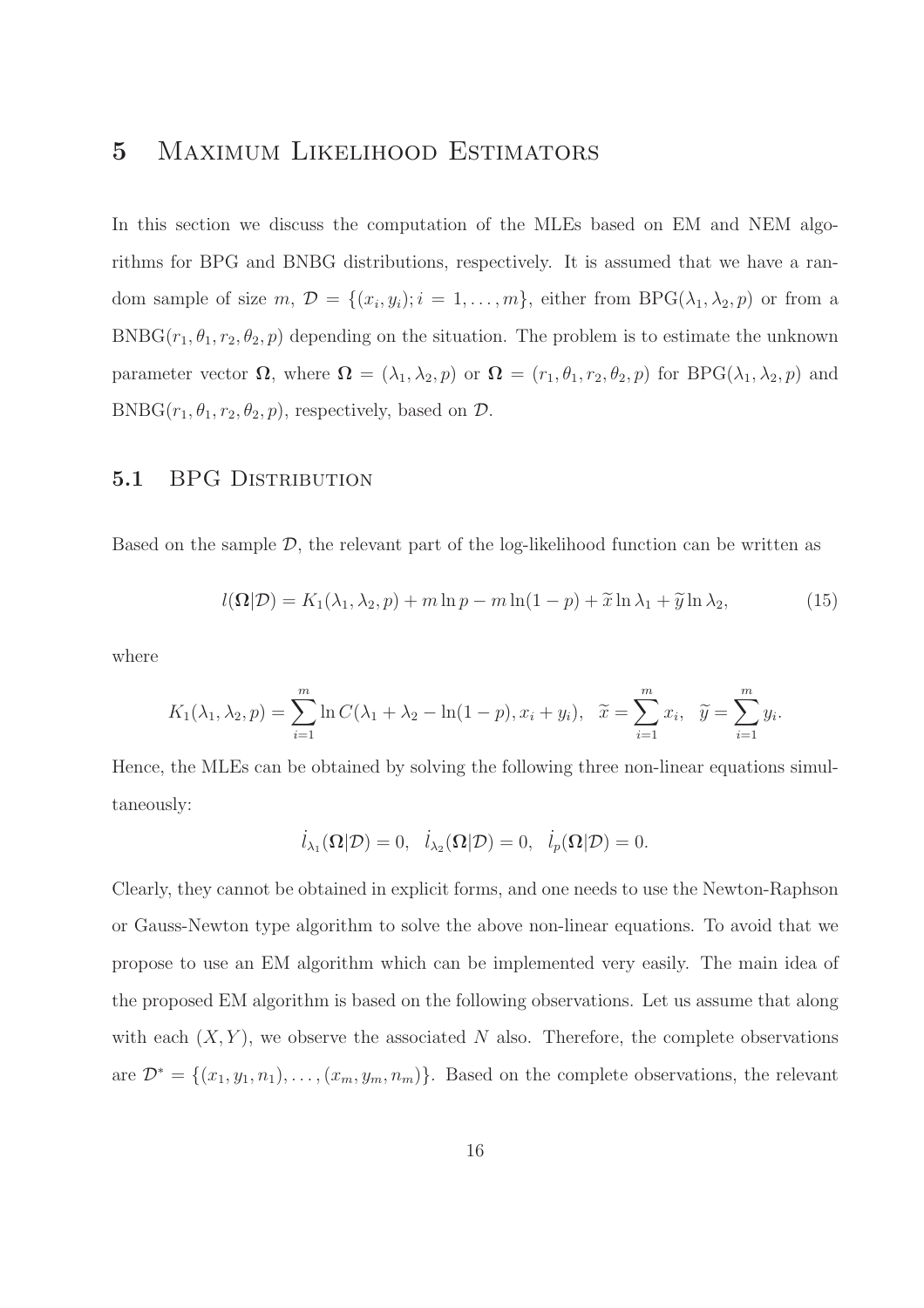part of the log-likelihood function can be written as

$$
l_{complete}(\mathbf{\Omega}|\mathcal{D}^*) = m \ln p + (\tilde{n} - m) \ln(1 - p) - \tilde{n}\lambda_1 + \tilde{x} \ln \lambda_1 - \tilde{n}\lambda_2 + \tilde{y} \ln \lambda_2, \qquad (16)
$$

where  $\widetilde{n} =$  $\sum_{i=1}^{m}$  $i=1$  $n_i$ . The MLEs can be obtained by maximizing (16) with respect to the unknown parameters. In this case it can be easily seen that they are unique and they can be obtained in explicit forms as

$$
\widehat{\lambda}_{1c} = \frac{\widetilde{x}}{\widetilde{n}}, \quad \widehat{\lambda}_{2c} = \frac{\widetilde{y}}{\widetilde{n}}, \quad \widehat{p}_c = \frac{m}{\widetilde{n}}.
$$
\n(17)

Now to implement EM, let us assume that at the  $j$ -th stage the estimates of the parameters are denoted by  $\mathbf{\Omega}^{(j)} = (\lambda_1^{(j)})$  $(1, \lambda_1^{(j)}, \lambda_2^{(j)}, p^{(j)})$ . At the *j*-th stage we replace the unknown  $n_i$  by its estimate, and in this case we estimate it by maximizing the conditional probability  $P(N =$  $n|X=x_i, Y=y_i)$ , similarly as in Kundu and Nekoukhou [16]. We denote the estimated  $n_i$ as  $\widetilde{n}_{i}^{(j)}$  $i^{(j)}$ , and it can be obtained as

$$
\widetilde{n}_i^{(j)} = \arg \max_n P(N = n | X = x_i, Y = y_i, \Omega^{(j)}).
$$
\n(18)

The explicit expression of  $\tilde{n}_i^{(j)}$  $i_j^{(j)}$  is provided in the Appendix B. Therefore, the implementation of the proposed EM algorithm becomes quite simple. If at the  $j$ -th iteration step, we denote  $\widetilde{n}^{(j)} = \sum_{i=1}^m$  $\sum_{i=1} \widetilde{n}_{i}^{(j)}$  $i^{(j)}$ , then

$$
\lambda_1^{(j+1)} = \frac{\widetilde{x}}{\widetilde{n}^{(j)}}, \quad \lambda_2^{(j+1)} = \frac{\widetilde{y}}{\widetilde{n}^{(j)}}, \quad p^{(j+1)} = \frac{m}{\widetilde{n}^{(j)}}.
$$
\n
$$
(19)
$$

The algorithm continues until it converges.

#### 5.2 BNBG DISTRIBUTION

The relevant part of the log-likelihood function can be written as

$$
l(\mathbf{\Omega}|\mathcal{D}) = K_2(r_1, \theta_1, r_2, \theta_2, p) + \widetilde{x} \ln \theta_1 + \widetilde{y} \ln \theta_2 + m \ln p - m \ln(1 - p),
$$
 (20)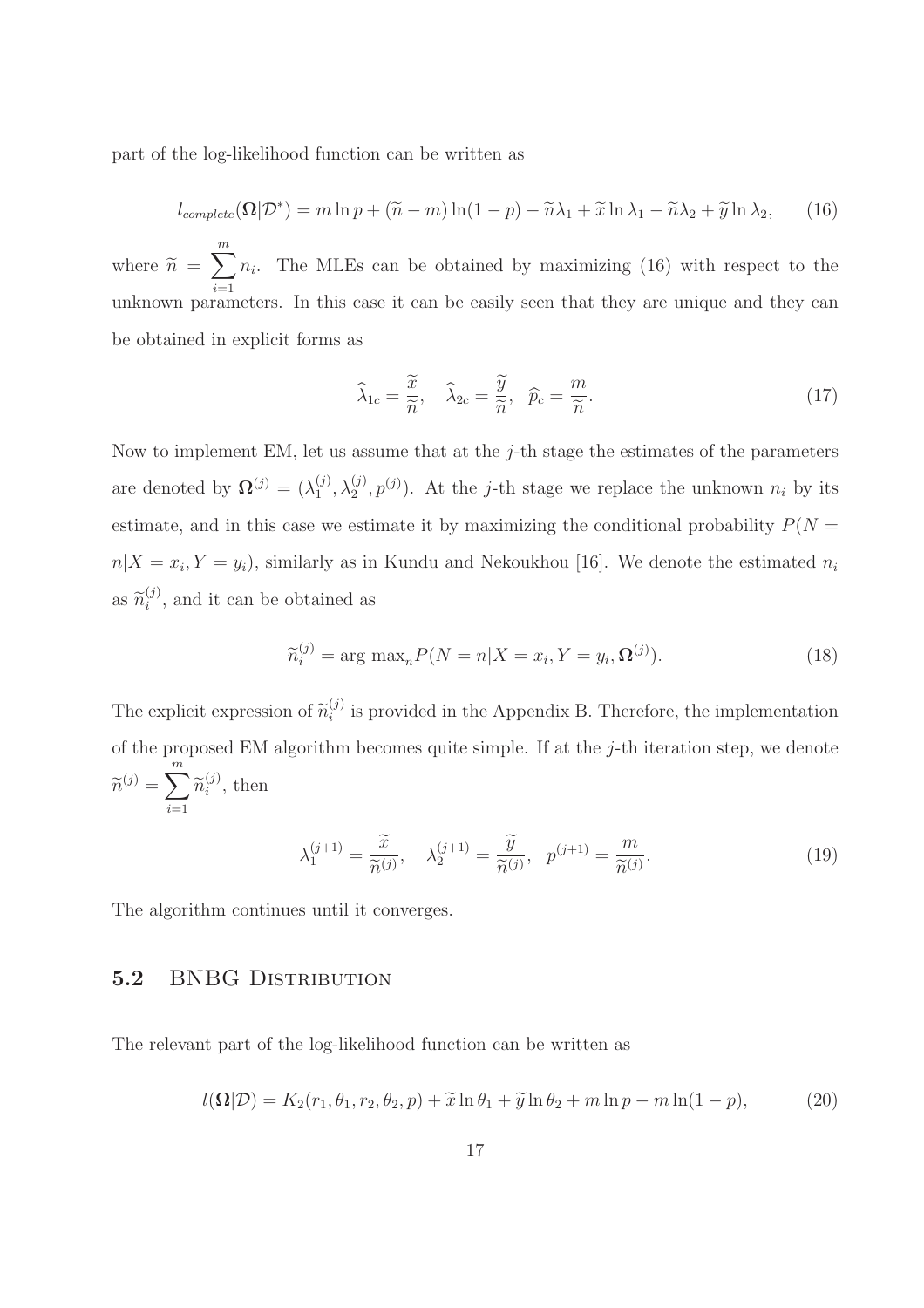where

$$
K_2(r_1, \theta_1, r_2, \theta_2, p) = \sum_{i=1}^m \ln D(r_1, r_2, \theta_1, \theta_2, x_i, y_i),
$$

 $\tilde{x}$  and  $\tilde{y}$  are same as defined before. Hence, the MLEs can be obtained by solving the following five non-linear equations simultaneously:

$$
\dot{l}_{r_1}(\mathbf{\Omega}|\mathcal{D})=0, \quad \dot{l}_{\theta_1}(\mathbf{\Omega}|\mathcal{D})=0, \quad \dot{l}_{r_2}(\mathbf{\Omega}|\mathcal{D})=0, \quad \dot{l}_{\theta_2}(\mathbf{\Omega}|\mathcal{D})=0, \quad \dot{l}_p(\mathbf{\Omega}|\mathcal{D})=0.
$$

In this case also, they cannot be solved explicitly. Here also we would like to use EM algorithm by treating this problem as a missing value problem. Let us assume that here also we have the complete observation as  $\mathcal{D}^*$  as defined before. Based on the complete observations, the relevant part of the complete log-likelihood function can be written as follows:

$$
l_{complete}(\Omega|\mathcal{D}^*) = \sum_{i=1}^{m} \ln \Gamma(x_i + n_i r_1) - \sum_{i=1}^{m} \ln \Gamma(n_i r_1) + \tilde{x} \ln \theta_1 + \tilde{n} r_1 \ln(1 - \theta_1) + \sum_{i=1}^{m} \ln \Gamma(y_i + n_i r_2) - \sum_{i=1}^{m} \ln \Gamma(n_i r_2) + \tilde{x} \ln \theta_2 + \tilde{n} r_2 \ln(1 - \theta_2) + \frac{m}{m} \ln p + (\tilde{n} - m) \ln(1 - p).
$$
\n(21)

The MLEs of the unknown parameters can be obtained by maximizing (21) with respect to five unknown parameters. But unlike the previous case, here they cannot be obtained in explicit forms. Now to obtain the MLEs in case of complete observations, we adopt the similar procedure as suggested by Adamidis [1]. It may be mentioned that Adamidis [1] has suggested a very effective EM algorithm to compute the unknown parameters of a  $NB(r, \theta)$  distribution based on a i.i.d. sample. Adamidis [1] showed that at each E-step, the corresponding M-step can be obtained in explicit forms. Although, in this case the observations are independent, they are not identically distributed. We need to solve the following problem. With the abuse of notation, suppose it is assumed that  $X_i \sim NB(n_i r, \theta)$ , for  $i = 1, \ldots, m$ , where  $X_i$ 's are independent,  $n_i$ 's are known, then how to compute the MLEs of r and  $\theta$ , based on a random sample  $\{x_1, \ldots, x_m\}$ . It is possible to use the method suggested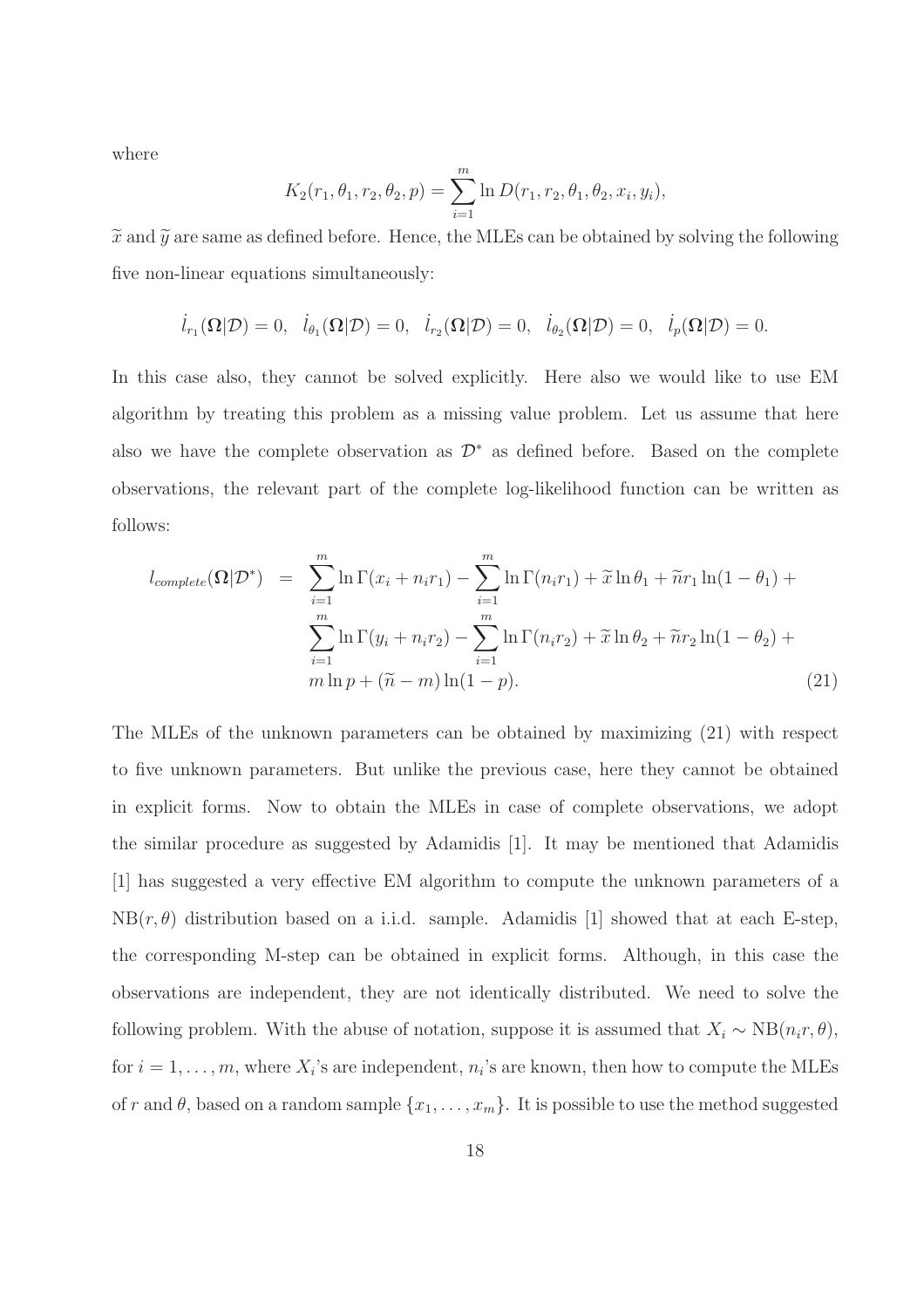by Adamidis [1], and it is observed that in our case also at each E-step, the corresponding M-step can be obtained in explicit form. The details are explained in Appendix C.

Hence, from the complete data log-likelihood function  $(21)$ , we can obtain the MLE of p, and using the EM algorithm as described in Appendix C, we can obtain the MLEs of  $r_1$ ,  $\theta_1$ ,  $r_2$  and  $\theta_2$ . Now, to perform the outer EM, we proceed exactly the same way as in the BPG case. Now to implement the NEM algorithm, at the j-th stage similarly as before, we need to compute

$$
\widetilde{n}_i^{(j)} = \arg \max_n P(N = n | X = x_i, Y = y_i, \Omega^{(j)}), \tag{22}
$$

here  $\mathbf{\Omega}^{(j)} = (r_1^{(j)})$  $\theta_1^{(j)}, \theta_1^{(j)}, r_2^{(j)}$  $(2^j, \theta_2^{(j)}, p^{(j)})$  denotes the estimate of  $\Omega = (r_1, \theta_1, r_2, \theta_2, p)$  at the jth step. In this case also, the explicit expression of  $\tilde{n}_i^{(j)}$  $i_j^{(j)}$  is provided in the Appendix B. Therefore, the implementation of the proposed NEM algorithm becomes quite simple.

### **6** SIMULATION RESULTS

In this section we have presented some simulation results to show how the proposed EM algorithm performs for both the models for different sample sizes and for different parameter values.

#### 6.1 BPG MODEL

In this case we have considered different sets of  $(\lambda_1, \lambda_2, p)$  and different n. For a given set of  $(\lambda_1, \lambda_2, p)$  and n, we generate a random sample from a BPG model. In each case we first compute the initial estimates of the unknown parameters based on the method of moment estimators, and these have been used as initial guesses for the EM algorithm. Then we use the EM algorithm to compute the MLEs of the unknown parameters. The EM algorithm stops when ever the absolute difference between the two iterates is less that  $10^{-4}$  for all the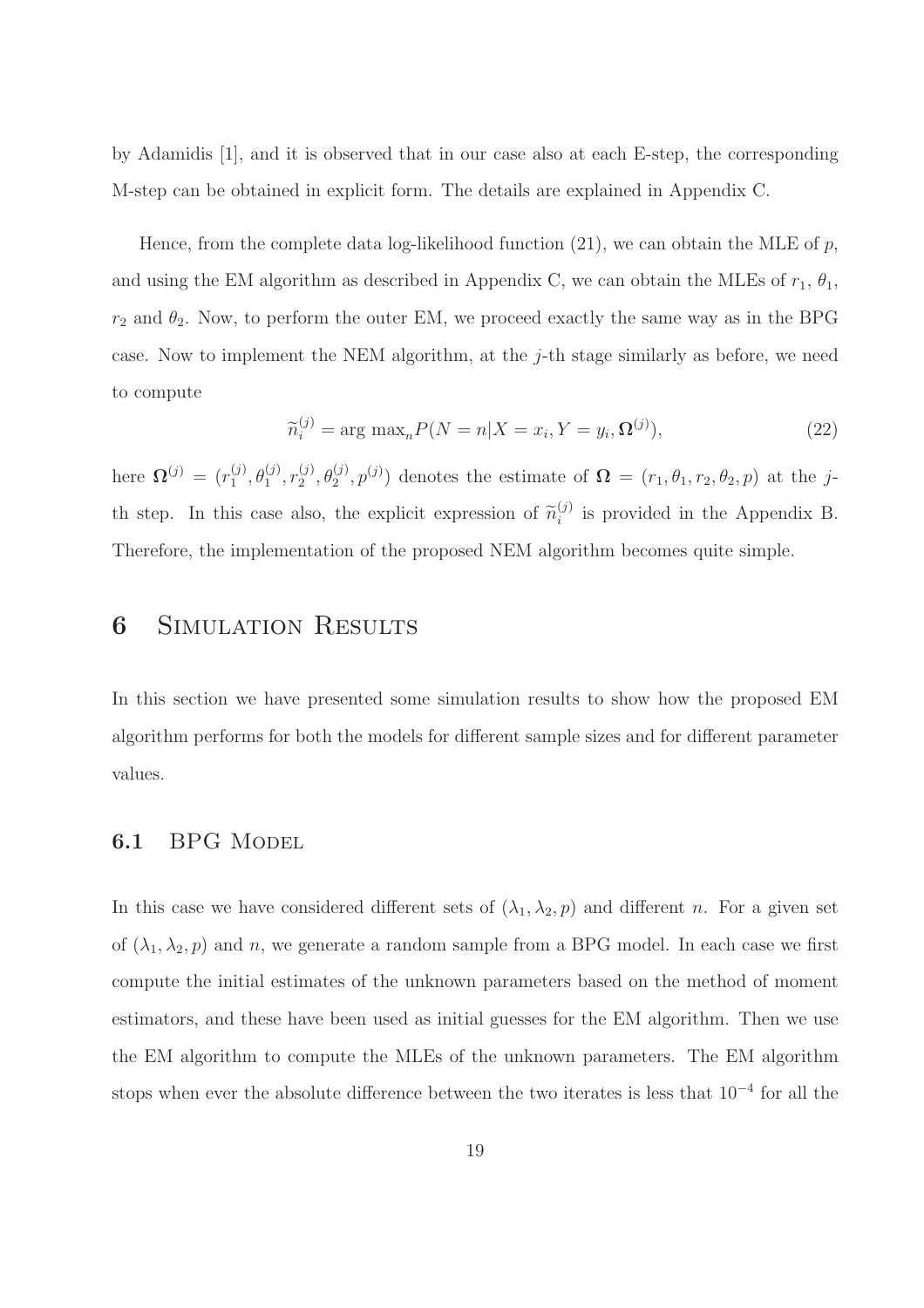three parameters. We replicate the process 1000 times, and report the average estimates and the mean squared errors in each case. In all these cases it has been observed that the algorithm stops within 10 iterations. The results are reported in Tables 1 to 3.

| $\eta$ | $\lambda_1=2.0$ | $\lambda_2 = 2.0$ | $p = 0.5$ |
|--------|-----------------|-------------------|-----------|
|        |                 |                   |           |
| 25     | 2.2136          | 2.2181            | 0.5547    |
|        | (0.6133)        | (0.6147)          | (0.0417)  |
| 50     | 2.1031          | 2.1028            | 0.5313    |
|        | (0.3875)        | (0.3863)          | (0.0251)  |
| 75     | 2.0612          | 2.0615            | 0.5142    |
|        | (0.2815)        | (0.2798)          | (0.0187)  |
| 100    | 2.0501          | 2.0504            | 0.5017    |
|        | (0.2214)        | (0.2238)          | (0.0140)  |

Table 1: The average ML estimates and the associated MSEs of  $\lambda_1$ ,  $\lambda_2$  and  $p$ 

| $\eta$ | $\lambda_1 = 2.0$ | $\lambda_2 = 2.0$ | $p = 0.75$ |
|--------|-------------------|-------------------|------------|
|        |                   |                   |            |
| 25     | 2.0281            | 2.0263            | 0.7591     |
|        | (0.2312)          | (0.2345)          | (0.0214)   |
| 50     | 2.0207            | 2.0202            | 0.7584     |
|        | (0.1213)          | (0.1198)          | (0.0145)   |
| 75     | 2.0178            | 2.0165            | 0.7568     |
|        | (0.0879)          | (0.0865)          | (0.0114)   |
| 100    | 2.0147            | 2.0138            | 0.7525     |
|        | (0.0675)          | (0.0659)          | (0.0072)   |

Table 2: The average ML estimates and the associated MSEs of  $\lambda_1$ ,  $\lambda_2$  and p

Some of the points are quite clear from the above simulation results. It is observed that as the sample size increases the biases and the MSEs decrease in each case. It verifies the consistency properties of the MLEs. Comparing Table 1 and 2 it is observed that as  $p$ increases the biases and the MSEs of the MLEs of  $\lambda_1$  and  $\lambda_2$  decrease. Similarly, comparing Table 1 and Table 3, it is observed that as  $\lambda_1$  and  $\lambda_2$  increase the biases and the MSEs of p decrease.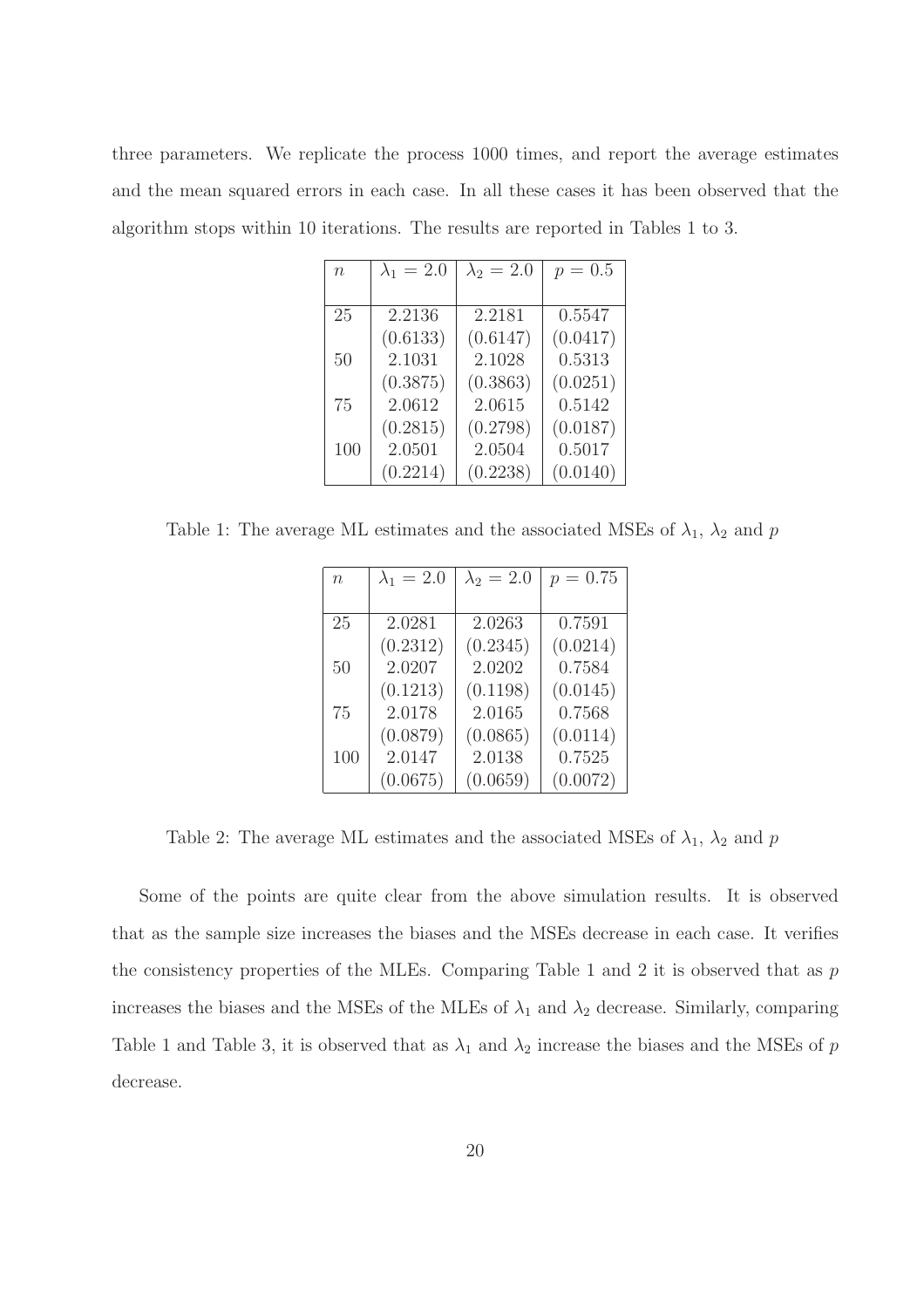| $\boldsymbol{n}$ | $\lambda_1=5.0$ | $\lambda_2=5.0$ | $p = 0.5$ |
|------------------|-----------------|-----------------|-----------|
|                  |                 |                 |           |
| 25               | 5.4611          | 5.3912          | 0.5489    |
|                  | (3.1237)        | (3.1150)        | (0.0311)  |
| 50               | 5.2312          | 5.2215          | 0.5216    |
|                  | (1.9548)        | (1.9448)        | (0.0187)  |
| 75               | 5.1549          | 5.1338          | 0.5145    |
|                  | (1.4016)        | (1.3998)        | (0.0122)  |
| 100              | 5.0217          | 5.0116          | 0.5017    |
|                  | (1.1127)        | (1.1099)        | (0.0140)  |

Table 3: The average ML estimates and the associated MSEs of  $\lambda_1$ ,  $\lambda_2$  and p

#### 6.2 BNBG Model

In this case we have considered different sets of  $(r_1, r_2, \theta_1, \theta_2, p)$  and different n. For a given set of  $(r_1, r_2, \theta_1, \theta_2, p)$  and n, first we generate a random sample from BNBG model and we obtain the method of moment estimates of the unknown parameters. Based on the method of moment estimates as the initial guesses, we use the EM algorithm to compute the MLEs of the unknown parameters. We have used the same stopping criterion as the BPG model. We replicate the process 1000 times, and report the average estimates and the mean squared errors in each case. In all these cases it has been observed that the algorithm stops within 18 iterations. The results are reported in Tables 4 to 7.

| $\eta$ | $r_1 = 2$ | $r_2 = 2$ | $\theta_1 = 0.15$ | $\theta_2 = 0.15$ | $p = 0.95$ |
|--------|-----------|-----------|-------------------|-------------------|------------|
|        |           |           |                   |                   |            |
| 25     | 2.3773    | 2.3225    | 0.1793            | 0.1698            | 0.9582     |
|        | (0.9123)  | (0.9211)  | (0.0061)          | (0.0059)          | (0.0045)   |
| 50     | 2.3128    | 2.3142    | 0.1712            | 0.1778            | 0.9531     |
|        | (0.6115)  | (0.6098)  | (0.0027)          | (0.0031)          | (0.0024)   |
| 75     | 2.2978    | 2.2776    | 0.1619            | 0.1624            | 0.9487     |
|        | (0.5051)  | (0.5112)  | (0.0024)          | (0.0027)          | (0.0018)   |
| 100    | 2.1013    | 2.0998    | 0.1514            | 0.1505            | 0.9502     |
|        | (0.2978)  | (0.2814)  | (0.0013)          | (0.0014)          | (0.0011)   |

Table 4: The average ML estimates and the associated MSEs of  $r_1$ ,  $r_2$ ,  $\theta_1$ ,  $\theta_2$  and p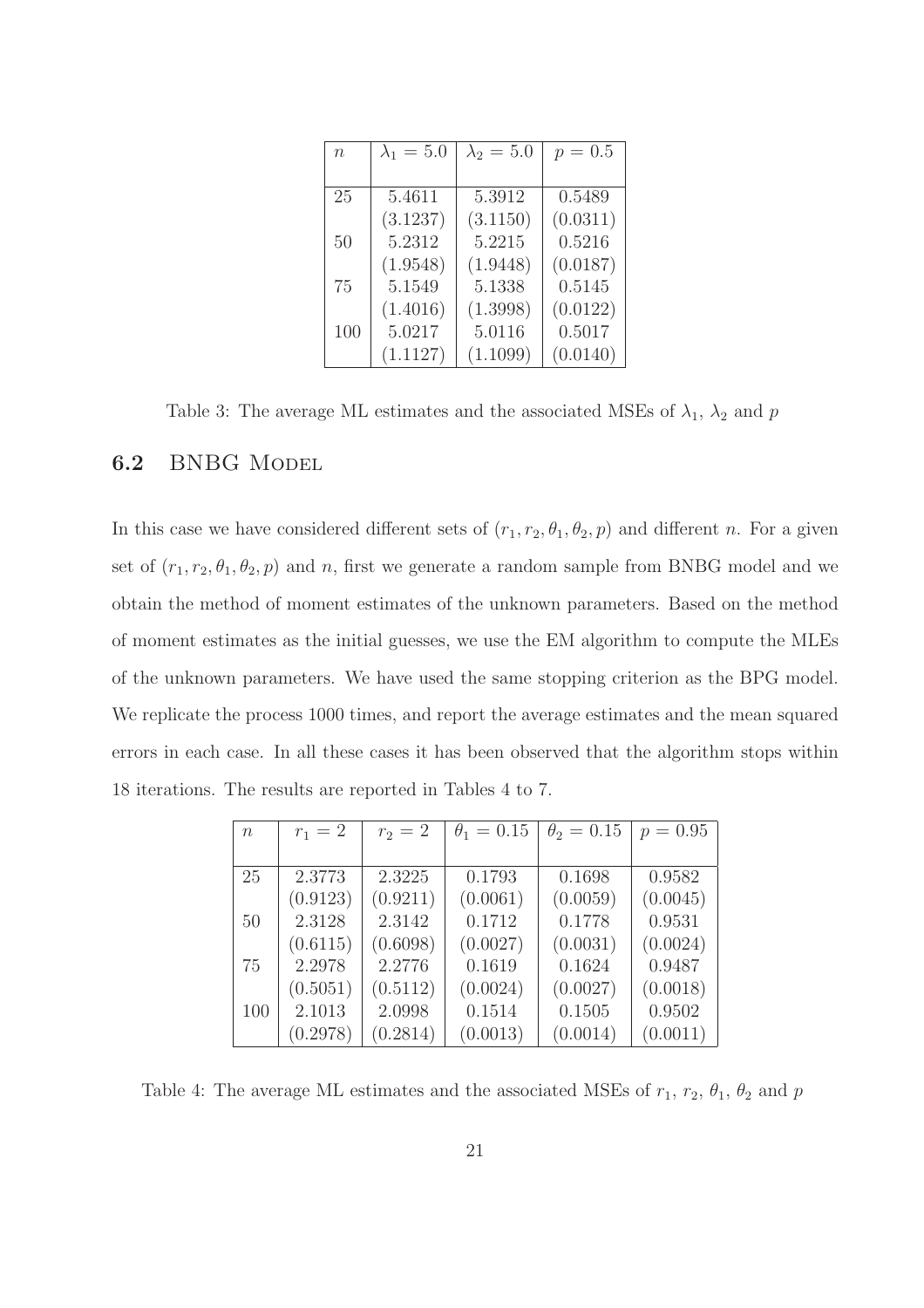| $n_{\rm}$ | $r_1 = 1$ | $r_2=1$  | $\theta_1 = 0.15$ | $\theta_2 = 0.15$ | $p = 0.95$ |
|-----------|-----------|----------|-------------------|-------------------|------------|
|           |           |          |                   |                   |            |
| 25        | 1.1454    | 1.1445   | 0.1808            | 0.1812            | 0.9212     |
|           | (0.2689)  | (0.2670) | (0.0108)          | (0.0115)          | (0.0213)   |
| 50        | 1.1321    | 1.1365   | 0.1803            | 0.1801            | 0.9238     |
|           | (0.1523)  | (0.1587) | (0.0048)          | (0.0049)          | (0.0165)   |
| 75        | 1.1189    | 1.1201   | 0.1789            | 0.1728            | 0.9289     |
|           | (0.1432)  | (0.1387) | (0.0038)          | (0.0037)          | (0.0094)   |
| 100       | 1.1013    | 1.0879   | 0.1715            | 0.1689            | 0.9328     |
|           | (0.0769)  | (0.0754) | (0.0023)          | (0.0021)          | (0.0078)   |

Table 5: The average ML estimates and the associated MSEs of  $r_1$ ,  $r_2$ ,  $\theta_1$ ,  $\theta_2$  and p

| $\boldsymbol{n}$ | $r_1 = 2$ | $r_2 = 2$ | $\theta_1 = 0.15$ | $\theta_2 = 0.15$ | $p = 0.75$ |
|------------------|-----------|-----------|-------------------|-------------------|------------|
|                  |           |           |                   |                   |            |
| 25               | 2.2487    | 2.2453    | 0.1612            | 0.1601            | 0.7601     |
|                  | (0.8987)  | (0.8769)  | (0.0057)          | (0.0061)          | (0.0807)   |
| 50               | 2.2455    | 1.2559    | 0.1601            | 0.1613            | 0.7589     |
|                  | (0.6161)  | (0.6210)  | (0.0028)          | (0.0029)          | (0.0498)   |
| 75               | 2.2212    | 2.2788    | 0.1587            | 0.1589            | 0.7575     |
|                  | (0.4142)  | (0.4254)  | (0.0020)          | (0.0022)          | (0.0298)   |
| 100              | 2.1178    | 2.1005    | 0.1571            | 0.1511            | 0.7512     |
|                  | (0.3011)  | (0.2987)  | (0.0014)          | (0.0012)          | (0.0268)   |

Table 6: The average ML estimates and the associated MSEs of  $r_1$ ,  $r_2$ ,  $\theta_1$ ,  $\theta_2$  and  $p$ 

Some of the points are quite clear from the simulation experiments. It is observed that in all the cases as the sample size increases, the biases and MSEs decrease. It indicates the consistency properties of the MLEs in this case also. Comparing Tables 4 and 5 it is observed that as  $r_1$  and  $r_2$  decrease the biases and MSEs of the MLEs of  $\theta_1$ ,  $\theta_2$  and p increase. Similarly, comparing Tables 4 and 6, it is observed that as p changes the biases and MSEs of the MLEs of the other parameters do not change significantly. Finally comparing 4 and 7, it is observed that as  $\theta_1$  and  $\theta_2$  increases, then the biases and MSEs of the MLEs of  $r_1$ ,  $r_2$ and p increase.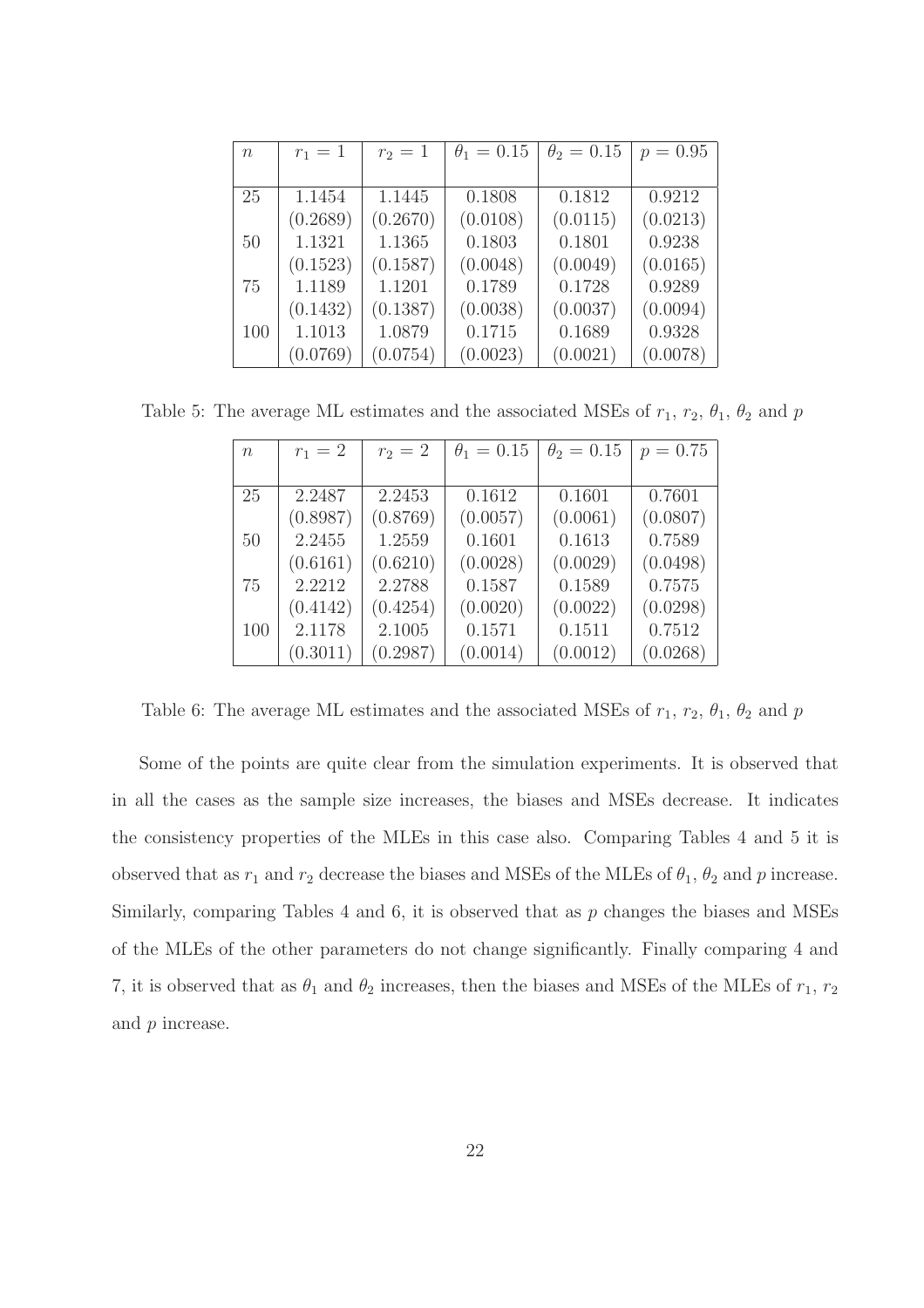| $\boldsymbol{n}$ | $r_1 = 2$ | $r_2 = 2$ | $\theta_1 = 0.25$ | $\theta_2 = 0.25$ | $p = 0.95$ |
|------------------|-----------|-----------|-------------------|-------------------|------------|
|                  |           |           |                   |                   |            |
| 25               | 2.2392    | 2.2488    | 0.2622            | 0.2634            | 0.9601     |
|                  | (1.2314)  | (1.2715)  | (0.0098)          | (0.0096)          | (0.0068)   |
| 50               | 2.2229    | 2.2312    | 0.2601            | 0.2605            | 0.9578     |
|                  | (0.8017)  | (0.8119)  | (0.0079)          | (0.0081)          | (0.0038)   |
| 75               | 2.2119    | 2.2112    | 0.2598            | 0.2578            | 0.9534     |
|                  | (0.6110)  | (0.6060)  | (0.0053)          | (0.0051)          | (0.0024)   |
| 100              | 2.2013    | 2.2011    | 0.2574            | 0.2569            | 0.9501     |
|                  | (0.4516)  | (0.4489)  | (0.0037)          | (0.0033)          | (0.0015)   |

Table 7: The average ML estimates and the associated MSEs of  $r_1$ ,  $r_2$ ,  $\theta_1$ ,  $\theta_2$  and p 7 Data Analysis

In this section we present the analysis of one data set to see how the new model and the proposed EM and NEM algorithms work in practice. The data set represents the Italian Series A football match score data between 'ACF Firontina'  $(X)$  and 'Juventus'  $(Y)$  during 1990 to 2005. The data set is presented in Table 8. It is presented in the contingency table form in Table 9.

We would like to use both BPG and BNBG to analyze this data set. Some of the basic statistics of the data set are presented below. The sample means, variances and correlation are

$$
\mu_x = 1.3846
$$
,  $\sigma_x^2 = 1.7751$ ,  $\mu_y = 1.6923$ ,  $\sigma_y^2 = 2.2130$ ,  $r_{x,y} = 0.1179$ ,

respectively. Based on the BPG model it can be easily seen that the MMEs of the unknown parameters are

$$
\widetilde{p} = 1 - r_{x,y} = 0.8821, \quad \widetilde{\lambda}_1 = \mu_x (1 - r_{x,y}) = 1.2214, \quad \widetilde{\lambda}_2 = \mu_y (1 - r_{x,y}) = 1.4928.
$$

We have used these initial estimators to compute the MLEs based on the proposed EM algorithm. We have stopped the EM algorithm if the absolute difference between two consecutive log-likelihood values is less than  $10^{-6}$ , and the algorithm stops after 11 iterations.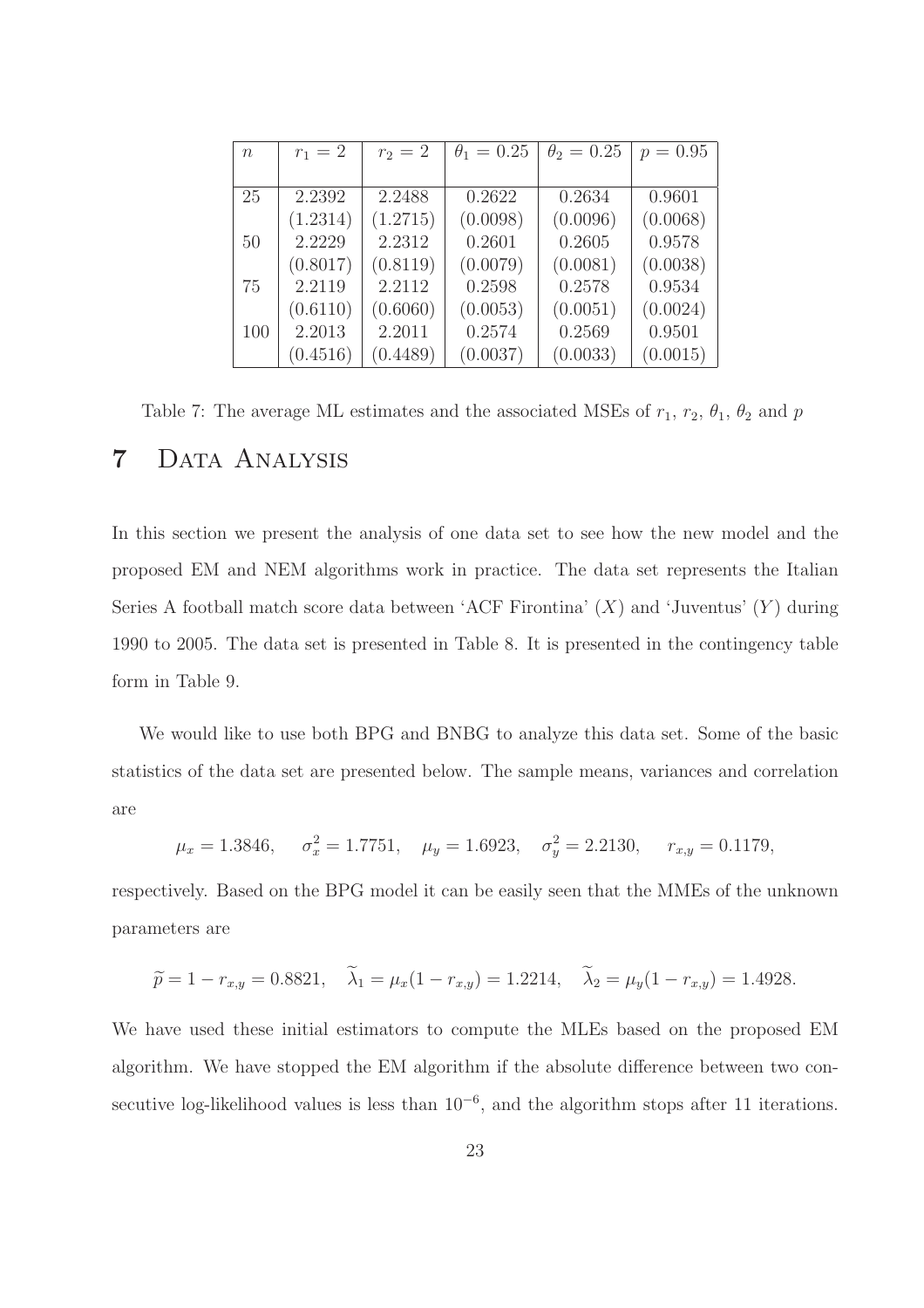| Obs.             | ACF            | Juventus       | Obs.   | ACF              | Juventus         |
|------------------|----------------|----------------|--------|------------------|------------------|
|                  | Firontina      |                |        | Firontina        |                  |
|                  | (X)            | (Y)            |        | (X)              | (Y)              |
|                  |                |                |        |                  |                  |
| $\mathbf{1}$     | $\mathbf{1}$   | $\overline{2}$ | 14     | $\mathbf{1}$     | $\overline{2}$   |
| $\overline{2}$   | $\Omega$       | ⋂              | 15     |                  |                  |
| 3                |                | 1              | 16     |                  | $\boldsymbol{3}$ |
| $\overline{4}$   | $\overline{2}$ | $\overline{2}$ | 17     | 3                | $\overline{3}$   |
| $\overline{5}$   | $\mathbf{1}$   | $\mathbf{1}$   | 18     | 0                | 1                |
| 6                | $\Omega$       | 1              | 19     | 1                | 1                |
| 7                | $\mathbf{1}$   | 1              | 20     | $\mathbf{1}$     | $\overline{2}$   |
| 8                | 3              | $\overline{2}$ | 21     | 1                | $\overline{0}$   |
| $\boldsymbol{9}$ | $\mathbf{1}$   | 1              | $22\,$ | $\boldsymbol{3}$ | $\overline{0}$   |
| 10               | $\overline{2}$ | 1              | 23     | 1                | $\overline{2}$   |
| 11               | 1              | $\sqrt{2}$     | 24     |                  |                  |
| 12               | 3              | 3              | 25     | 0                |                  |
| 13               | $\overline{0}$ | 1              | 26     | 0                | $\mathbf 1$      |

Table 8: UEFA Champion's League data

| $X_{\mathcal{E}}$<br>$\rightarrow$ | ( ) |                   | $\overline{2}$ | 3       | Total |
|------------------------------------|-----|-------------------|----------------|---------|-------|
|                                    |     | 5                 |                |         |       |
|                                    |     |                   | 5              |         |       |
| 9                                  |     |                   |                |         |       |
| 3                                  |     | $\mathbf{\Omega}$ |                | $\cdot$ |       |
| Total                              | 3   | 13                |                | З       | 26    |

Table 9: UEFA Champion's League data (Contingency table)

The MLEs, the associated 95% confidence intervals and the corresponding log-likelihood (LL) value are presented below.

$$
\hat{p} = 0.8315(\pm 0.0387), \quad \hat{\lambda}_1 = 1.2174(\pm 0.2541), \quad \hat{\lambda}_2 = 1.4928(\pm 0.3218), \quad LL = -52.1342.
$$

The expected frequencies for each cell based on the fitted BPG distribution are provided in Table 10. The observed chi-square value is 16.11, with the  $p$  value greater than 0.20 for the  $\chi^2$  distribution with 14 degrees of freedom. Hence, it implies that BPG provides a good fit to the data set.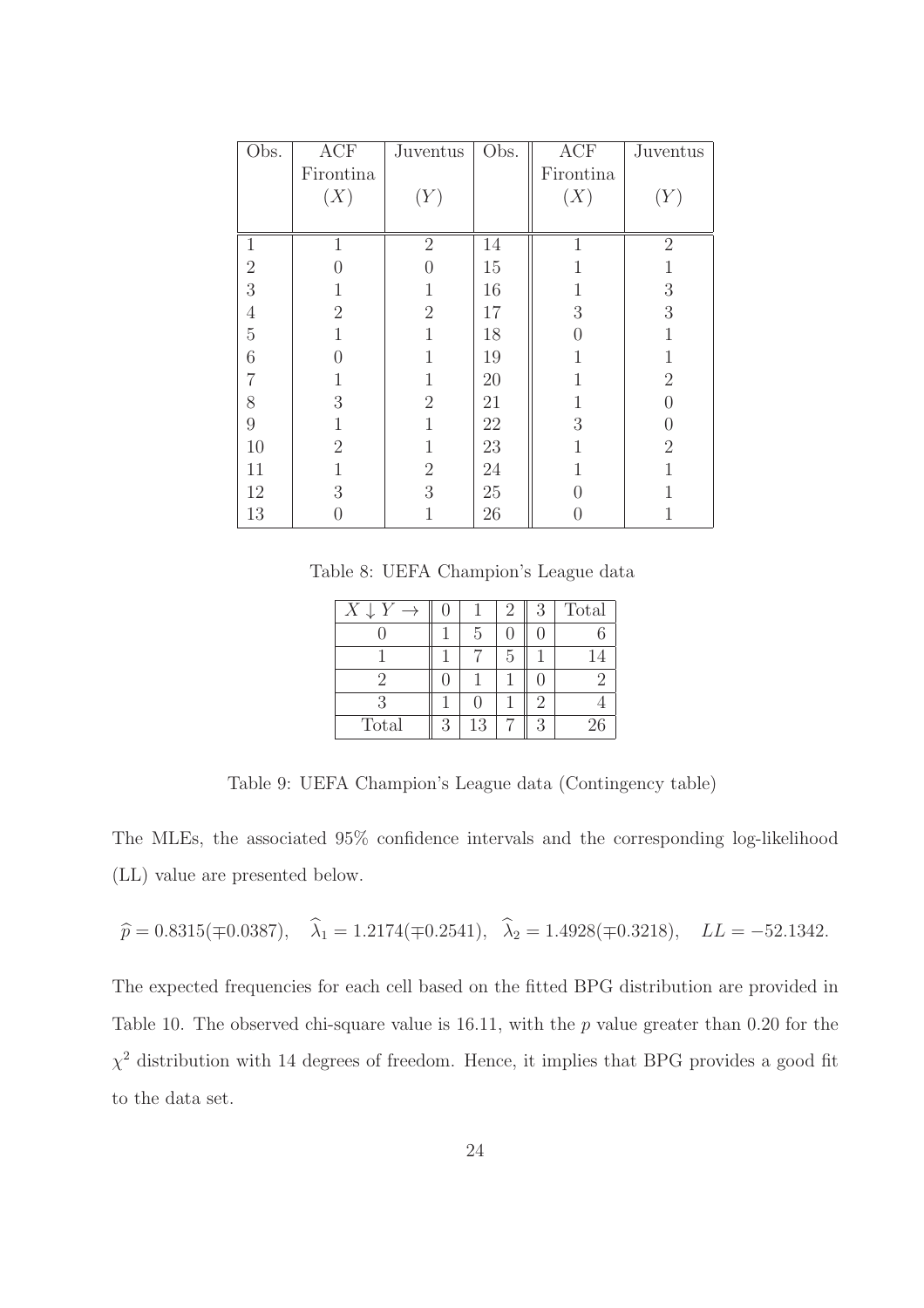| $X \downarrow Y$ |      |      | ٠,   |      |
|------------------|------|------|------|------|
|                  | 1.30 | 2.25 | 1.30 | 0.48 |
|                  | 1.68 | 5.75 | 2.45 | 0.90 |
|                  | 0.62 | 1.83 | 2.49 | 0.48 |
|                  | 0.28 | 0.69 | 0.43 | 0.76 |

Table 10: Expected cell frequencies based on fitted BPG

Based on the BNBG model the MMEs of the unknown parameters are

$$
\widetilde{p} = 1 - \frac{r_{x,y}\sigma_x\sigma_y}{\mu_x\mu_y} = 0.9003, \quad \widetilde{\theta}_1 = 1 - \frac{\mu_x}{\sigma_x^2 - (1 - \widetilde{p})\mu_x^2} = 0.1259, \quad \widetilde{r}_1 = \frac{\mu_x\widetilde{p}(1 - \widetilde{\theta}_1)}{\widetilde{\theta}_1} = 8.6546,
$$
\n
$$
\widetilde{\theta}_2 = 1 - \frac{\mu_y}{\sigma_y^2 - (1 - \widetilde{p})\mu_y^2} = 0.1221, \quad \widetilde{r}_2 = \frac{\mu_y\widetilde{p}(1 - \widetilde{\theta}_2)}{\widetilde{\theta}_2} = 10.9545.
$$

We have used the NEM algorithm in this case to compute the MLEs of the unknown parameters. We have used the same stopping criterion as before, and the algorithm stops after 23 iterations. The MLEs, the associated 95% confidence intervals and the corresponding LL value are provided below.

$$
\hat{p} = 0.8723(\pm 0.0198), \quad \hat{\theta}_1 = 0.1316(\pm 0.0027), \quad \hat{\theta}_2 = 0.1258(\pm 0.0021)
$$
  
 $\hat{r}_1 = 8.7214(\pm 1.5926) \quad \hat{r}_2 = 10.7895(\pm 2.1657), \quad LL = -48.2134.$ 

The expected frequencies for each cell based on the fitted BNBG distribution are provided in Table 11. The observed chi-square value is 7.35, with the p value greater than 0.40 for the  $\chi^2$  distribution with 14 degrees of freedom. Hence, it implies that BNBG provides a good fit to the data set.

| $X \downarrow Y$ |      |      | ۰,   |      |
|------------------|------|------|------|------|
|                  | 1.24 | 3.76 | 1.24 | 0.33 |
|                  | 1.28 | 5.98 | 3.47 | 1.03 |
|                  | 0.53 | 1.49 | 1.99 | 0.67 |
|                  | 0.48 | 0.38 | 0.48 | 0.96 |
|                  |      |      |      |      |

Table 11: Expected cell frequencies based on fitted BNBG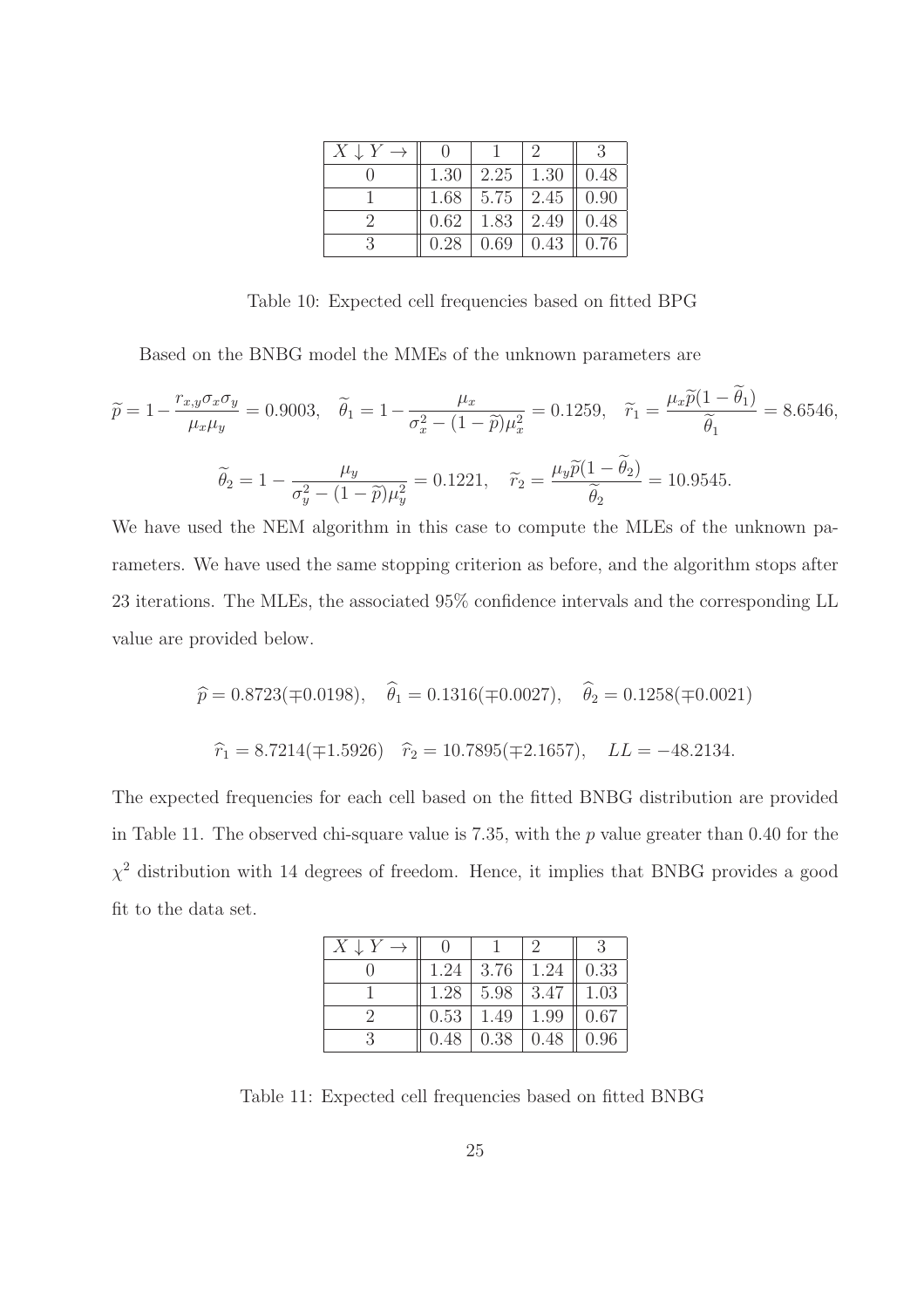For comparison purposes we would like to examine whether bivariate Poisson distribution provides a better fit or not to this data set. We have used the following joint PMF of the bivariate Poisson distribution with parameters  $\lambda_1$ ,  $\lambda_2$  and  $\lambda_3$ .

$$
P(X = i, Y = j) = \sum_{k=0}^{\min\{i,j\}} \frac{e^{-\lambda_1} \lambda_1^{i-k}}{(i-k)!} \times \frac{e^{-\lambda_2} \lambda_2^{j-k}}{(j-k)!} \times \frac{e^{-\lambda_3} \lambda_3^k}{k!} \quad i, j \in \mathbb{N}_0.
$$

The MLEs of  $\lambda_1$ ,  $\lambda_2$  and  $\lambda_3$  are:  $\hat{\lambda}_1 = 0.8089$ ,  $\hat{\lambda}_2 = 0.9737$  and  $\hat{\lambda}_3 = 0.5643$ . The associated log-likelihood value is -53.3251. The expected frequencies for each cell based on the fitted bivariate Poisson distribution are provided in Table 12. The observed chi-square value and the  $p$  value are 21.8381 and 0.08, respectively. Hence, it implies that the bivariate Poisson distribution does not provide a good fit to the data set.

| $X \downarrow Y$ |      |      |      |      |
|------------------|------|------|------|------|
|                  | 2.48 | 2.42 | 1.18 | 0.38 |
|                  | 2.01 | 3.36 | 2.32 | 0.98 |
|                  | 0.81 | 1.92 | 1.89 | 1.05 |
|                  | 0.22 | 0.67 | 0.87 | 0.64 |

Table 12: Expected cell frequencies based on fitted bivariate Poisson

## 8 CONCLUSIONS

In this paper we have proposed a very general bivariate discrete distributions which is a very flexible class of distributions. Due to presence of an extra parameter, the proposed class of distributions is more flexible than the base distribution functions. It can take variety of shapes, and it can be both over dispersed as well as under dispersed depending on the parameters. We have discussed several properties of the proposed class of distributions and consider two special cases, namely BPG and BNBG distributions. It is observed that both BPG and BNBG are infinitely divisible and they have some interesting physical interpretations also. We have proposed to use EM and NEM algorithms to compute the MLEs of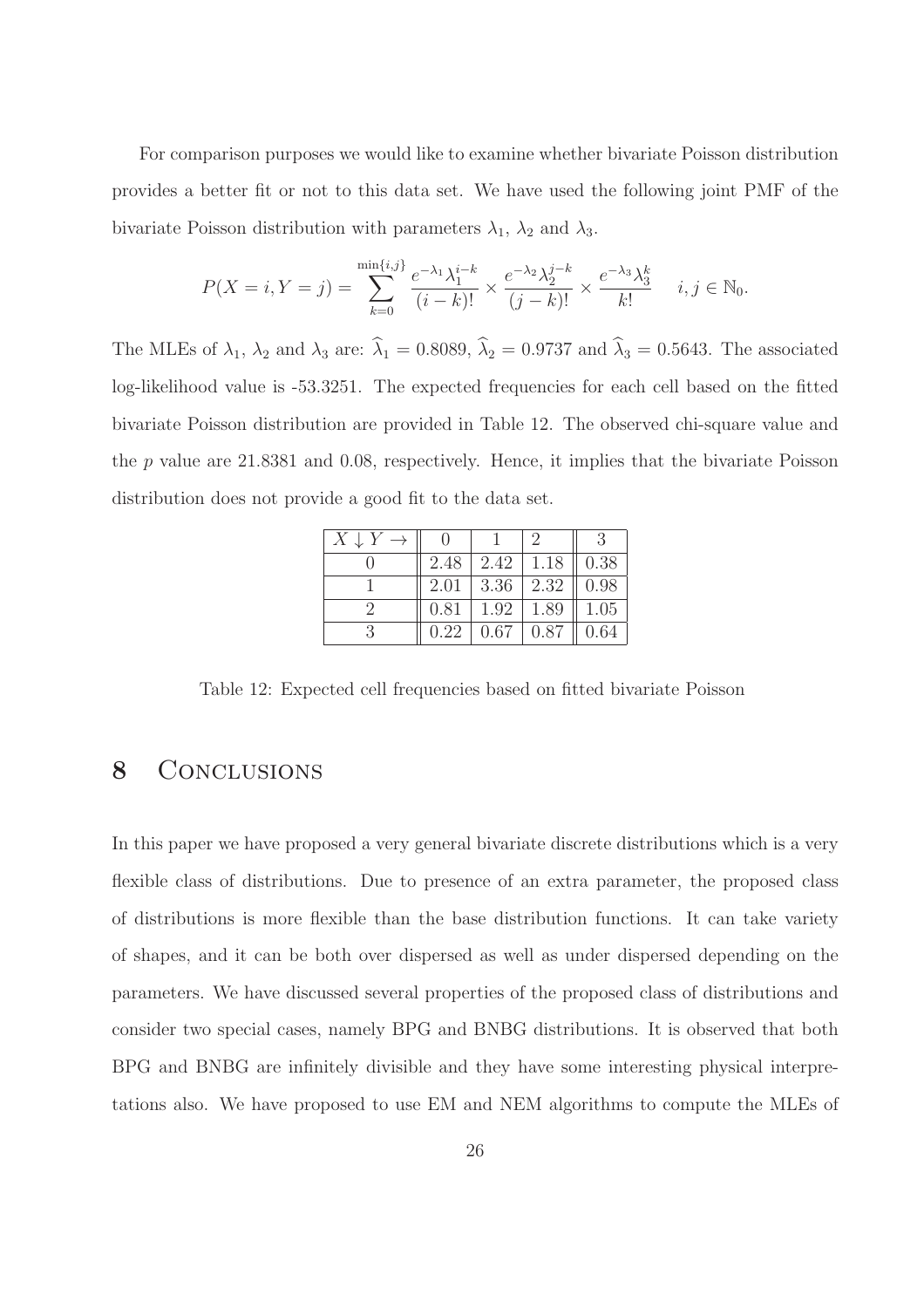the unknown parameters. The MMEs have been used to obtain initial estimates, and they perform quite well. We have analyzed one data set to see how the model and the proposed algorithms perform. It is observed that the model is quite flexible and it can be used for data analysis purposes, and also the proposed EM and NEM algorithms can be implemented easily in practice and they perform quite well. Although, in this paper we have proposed the bivariate class of distributions, the method can be extended even for the multivariate case also.

Another natural question is how to choose the correct bivariate discrete model between say BPG and BNBG models. It is not a very easy question. The chi-square test definitely can be used as we have used in our data analysis purposes. Alternatively, may be the mutual entropy be considered to explore the possibility of choosing the correct model. It has not pursued here. More work is needed along that direction.

ACKNOWLEDGEMENTS: The author would like to than the unknown reviewers for providing constructive suggestions to improve the paper significantly.

APPENDIX A: EXACT EXPRESSIONS OF  $C(a, j)$ 

Note that for

$$
C(a, 0) = \sum_{k=1}^{\infty} e^{-ak} = \frac{e^{-a}}{1 - e^{-a}} = \frac{1}{e^a - 1}.
$$

To compute  $C(a, 1)$ , first observe that

$$
C(a, 1) = \sum_{k=1}^{\infty} e^{-ak} k = \frac{1}{e^a} + \frac{2}{e^{2a}} + \frac{3}{e^{3a}} + \cdots
$$

and

$$
e^{a}C(a, 1) = 1 + \frac{2}{e^{a}} + \frac{3}{e^{2a}} + \frac{4}{e^{3a}} + \cdots
$$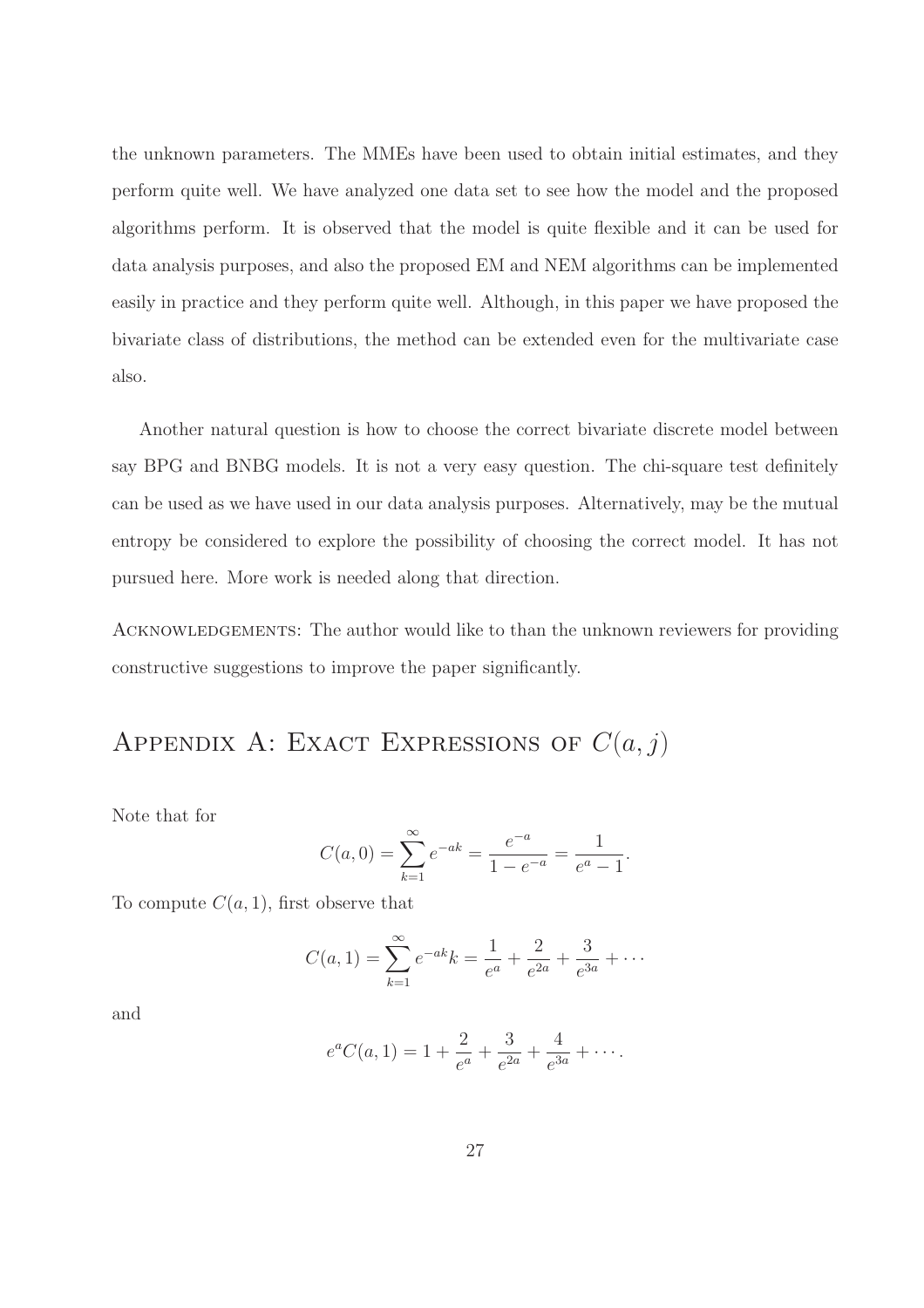Hence

$$
(e^a - 1)C(a, 1) = 1 + \frac{1}{e^a} + \frac{1}{e^{2a}} + \frac{1}{e^{3a}} + \dots = \frac{e^a}{e^a - 1}.
$$

Therefore

$$
C(a, 1) = \frac{e^a}{(e^a - 1)^2}.
$$

Now to compute  $C(a, 2)$ , note that

$$
C(a, 2) = \sum_{k=0}^{\infty} e^{-ak} k^2 = \sum_{k=0}^{\infty} e^{-ak} k(k-1) + \sum_{k=0}^{\infty} e^{-ak} k.
$$

If we denote  $S = \sum_{n=1}^{\infty}$  $_{k=0}$  $e^{-ak}k(k-1)$ , then

$$
S = \frac{2 \cdot 1}{e^{2a}} + \frac{3 \cdot 2}{e^{3a}} + \frac{4 \cdot 3}{e^{4a}} + \cdots
$$

and

$$
e^{a} S = \frac{2 \cdot 1}{e^{a}} + \frac{3 \cdot 2}{e^{2a}} + \frac{4 \cdot 3}{e^{3a}} + \cdots
$$

Hence

$$
S(e^{a}-1) = \frac{2 \cdot 1}{e^{a}} + \frac{2 \cdot 2}{e^{2a}} + \frac{2 \cdot 3}{e^{3a}} + \dots = 2 \sum_{k=1}^{\infty} k e^{-ak} = \frac{2e^{a}}{(e^{a}-1)^{2}}.
$$

Therefore,

$$
C(a, 2) = \frac{2e^a}{(e^a - 1)^3} + \frac{e^a}{(e^a - 1)^2} = \frac{e^{2a} + e^a}{(e^a - 1)^3}.
$$

We will use the following notations:

$$
S_0(a) = \sum_{k=0}^{\infty} ke^{-ka}, \quad S_1(a) = \sum_{k=0}^{\infty} k(k-1)e^{-ka}, \dots, S_m(a) = \sum_{k=0}^{\infty} k(k-1)\cdots(k-m)e^{-ka}.
$$

Then using the fact

$$
e^{a} S_{m}(a) = \sum_{k=0}^{\infty} k(k-1) \cdots (k-m) e^{-(k-1)a}.
$$

We can easily obtain the following relation

$$
S_m(a)(e^a - 1) = (m+1)S_{m-1}(a).
$$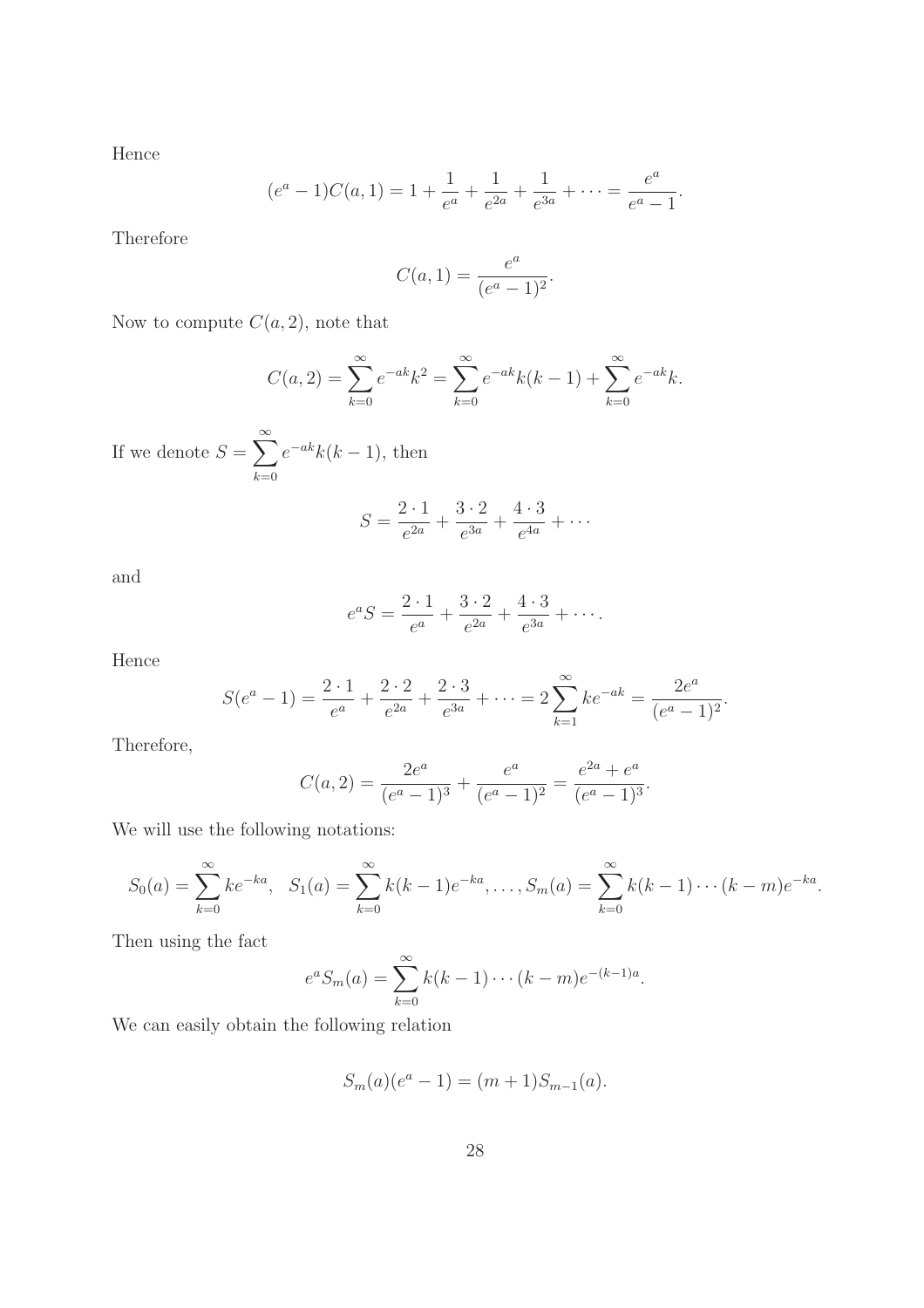Further note that if we denote

$$
k^{m} = C_{0m}k(k-1)\cdots(k-m+1) + C_{1m}k(k-1)\cdots(k-m+1) + \cdots + C_{m-2,m}k(k-1) + C_{m-1,m}k,
$$

then  $C_{0m}$ ,  $C_{1m} \cdots$ ,  $C_{m-1,m}$  can be obtained recursively from the following set of linear equations.  $C_{0m} = 1$  and

$$
-C_{0m} \sum_{1 \le i_1 \le m-1} i_1 + C_{1m} = 0
$$
  
\n
$$
C_{0m} \sum_{1 \le i_1 < i_2 \le m-1} i_1 i_2 - C_{1m} \sum_{1 \le i_1 \le m-2} i_1 + C_{2m} = 0
$$
  
\n
$$
-C_{0m} \sum_{1 \le i_1 < i_2 < i_3 \le m-1} i_1 i_2 i_3 + C_{1m} \sum_{1 \le i_1 < i_2 \le m-2} i_1 i_2 - C_{2m} \sum_{1 \le i_1 \le m-3} i_1 + C_{3m} = 0
$$
  
\n
$$
(-1)^{m-1} C_{0m} \prod_{i=1}^{m-1} i(-1)^{m-2} C_{1m} \prod_{i=1}^{m-2} i(-1)^{m-3} C_{2m} \prod_{i=1}^{m-3} i + \cdots - C_{m-2,m} + C_{m-1,m} = 0.
$$

If we use the following notations for  $n < m$ ;

$$
a_{nm} = \sum_{1 \leq i_1 < i_2 < \ldots < i_n \leq m} i_1 i_2 \cdots i_n,
$$

 $a_{mm} = \prod^m$  $i=1$ i, then clearly

$$
a_{n,m+1} = a_{n,m} + (m+1)a_{n-1,m},
$$

and we obtain

$$
C_{1m} = a_{1,m-1}
$$
  
\n
$$
C_{2m} = C_{1m}a_{1,m-2} - a_{2,m-1}
$$
  
\n
$$
C_{3m} = C_{2m}a_{1,m-3} - C_{1m}a_{2,m-2} + a_{3,m-1}
$$
  
\n
$$
\vdots = \vdots
$$
  
\n
$$
C_{m-1,m} = C_{m-2,m}a_{11} - C_{m-3,m}a_{2,2} + \dots (-1)^{m-2}a_{m-1,m-1}.
$$

Since we have

$$
C(a,m) = C_{0m}S_{m-1}(a) + C_{1m}S_{m-2}(a) + \ldots + C_{m-1,m}S_0(a),
$$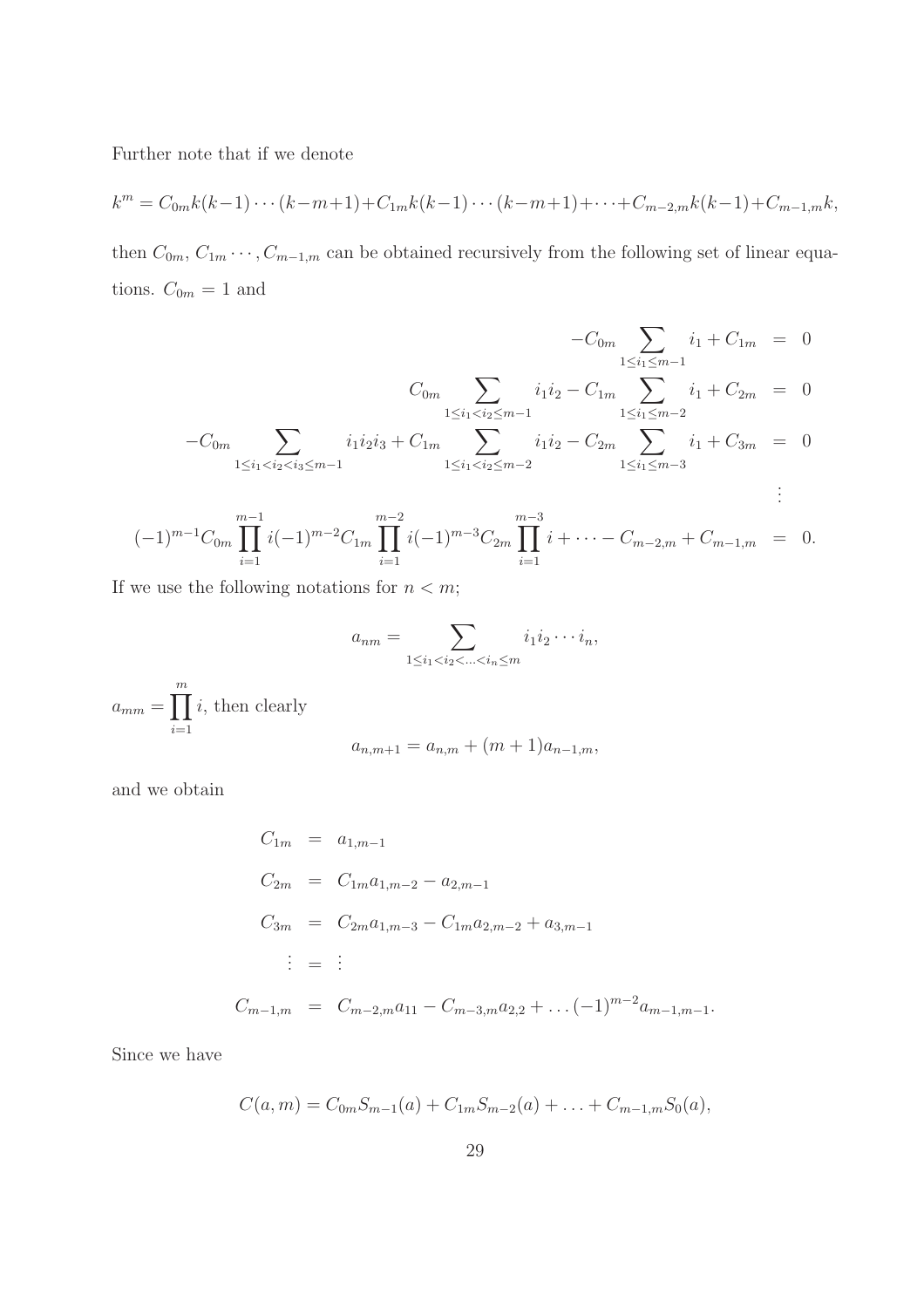we can obtain recursively  $C(a, m + 1)$  from  $C(a, m)$ .

# APPENDIX B: EXPRESSIONS OF  $P(N = n | X = x, Y = y)$

In this appendix we provide the expressions of  $P(N = n | X = x, Y = y)$  for both BPG and BNBG models. Suppose  $(X, Y) \sim \text{BPG}(\lambda_1, \lambda_2, p)$ , then

$$
P(N = n | X = x, Y = y) = \frac{P(X = x, Y = y | N = n)P(N = n)}{P(X = x, Y = y)} = \frac{n^{x+y}e^{-n(\lambda_1 + \lambda_2)}(1 - p)^n}{C(\lambda_1 + \lambda_2 - \ln(1 - p), x + y)}.
$$

Now to compute arg  $\max_{n} P(N = n | X = x, Y = y)$ , we consider

$$
g(n) = \frac{P(N = n + 1|X = x, Y = y)}{P(N = n|X = x, Y = y)} = \left(\frac{n+1}{n}\right)^{x+y} e^{-(\lambda_1 + \lambda_2)} (1 - p).
$$

It is immediate that either  $g(n)$  is a decreasing function or it is an unimodal function and if  $n^* = \arg \max_n P(N = n | X = x, Y = y)$ , then  $n^*$  is the smallest integer greater than

$$
\left(\left[\frac{e^{\lambda_1+\lambda_2}}{1-p}\right]^{1/(x+y)}-1\right)^{-1}.
$$

Now suppose  $(X, Y) \sim BNBG(r_1, \theta_1, r_2, \theta_2, p)$ , then

$$
P(N = n|X = x, Y = y) = \frac{P(X = x, Y = y|N = n)P(N = n)}{P(X = x, Y = y)}
$$
  
= 
$$
\frac{(1-p)^{n}(1-\theta_1)^{n r_1}(1-\theta_2)^{n r_2}}{D(r_1, r_2, \theta_1, \theta_2, x, y, p)} \times \frac{\Gamma(x + n r_1) \Gamma(y + n r_2)}{x! \Gamma(n r_1)} \frac{\Gamma(y + n r_2)}{y! \Gamma(n r_2)}.
$$

Hence,

$$
g(n) = \frac{P(N = n + 1|X = x, Y = y)}{P(N = n|X = x, Y = y)}
$$
  
=  $(1 - p)(1 - \theta_1)^{r_1}(1 - \theta_2)^{r_2} \times$   

$$
\frac{\Gamma(x + (n + 1)r_1)\Gamma(y + (n + 1)r_2)}{\Gamma((n + 1)r_2)\Gamma((n + 1)r_2)} \times \frac{\Gamma(nr_1)\Gamma(nr_2)}{\Gamma(x + nr_1)\Gamma(y + nr_2)}.
$$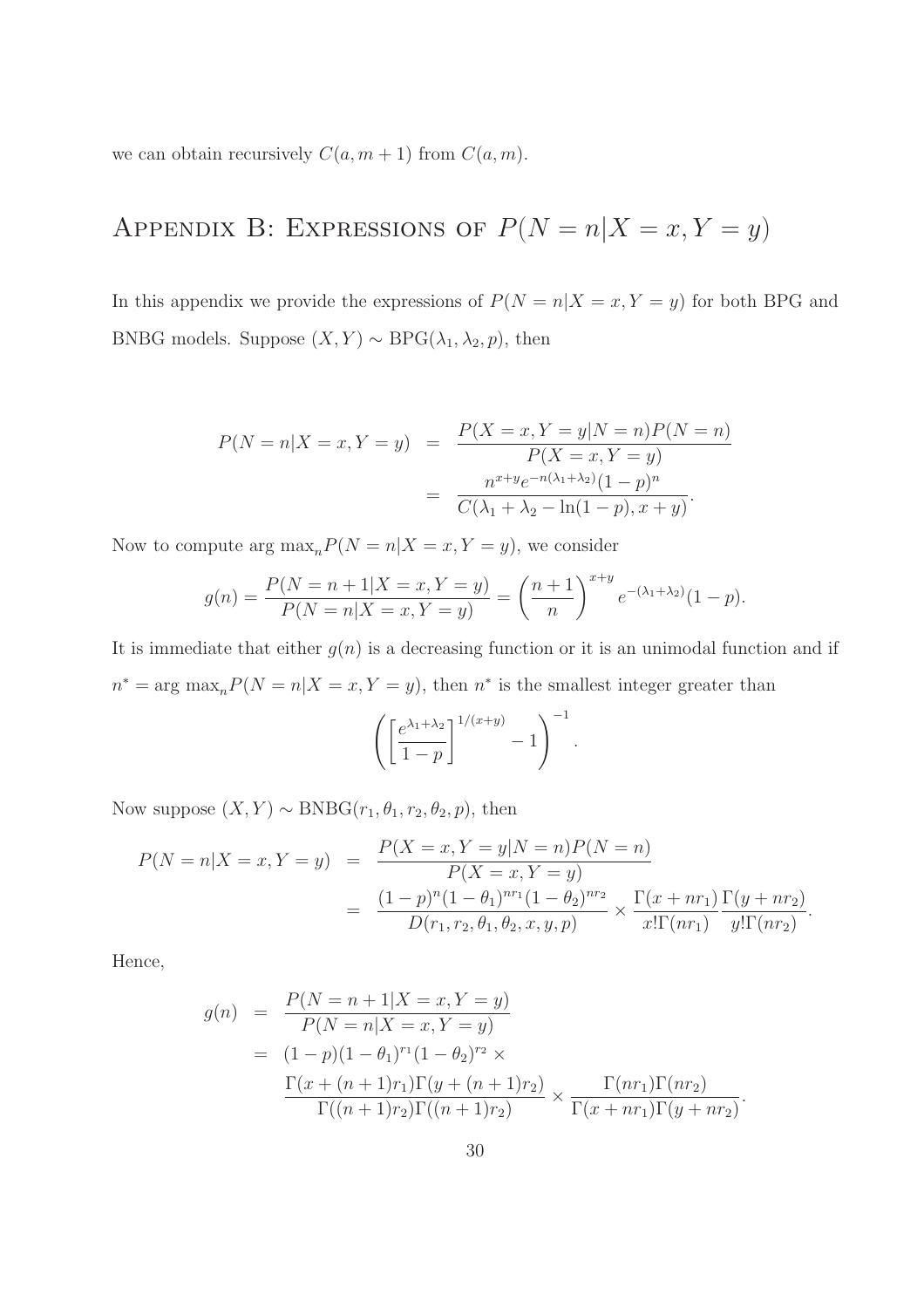In this case because of the complicated nature of  $g(n)$ , it is not possible to show that  $g(n)$  has a unique maximum. But in all our numerical experiments it has been observed that  $g(n)$  has a unique maximum. We have chosen  $n^*$  to be the minimum n, such that  $g(n) < 1$ .

## APPENDIX C: EM ALGORITHM FOR NON-IDENTICAL NB DIS-**TRIBUTION**

In this Appendix we will show that if  $X_i \sim NB(n_i r, \theta), X_i$ 's are independent,  $n_i$ 's are known for  $i = 1, \ldots, m$ , then how to obtain MLEs of r and  $\theta$ , based on a sample  $\{x_1, \ldots, x_m\}$ . In this case we will be using an EM algorithm very similar to Adamidis [1]. We use the following notation:  $\alpha = -(\ln(1-\theta))^{-1}$ ,  $r = \alpha\lambda$  and provide the algorithm to compute the MLEs of  $\lambda$  and  $\theta$ . It is observed that in this case at each E-step, the corresponding M-step can be obtained in explicit forms. Using the same notation as in Adamidis [1], it can be easily seen that for  $i = 1, \ldots, m$ ,

$$
X_i \stackrel{d}{=} \sum_{j=1}^{M_i} Y_{ij},
$$

here  $Y_{ij}$  's are i.i.d. logarithmic series distribution (LSD) with  ${\rm PDF}$ 

$$
f_{LSD}(y; \theta) = \frac{\alpha \theta^y}{y}; \quad y \in \mathbb{N} = \{1, 2, 3, \ldots\},\
$$

 $M_i \sim \text{PO}(n_i \lambda)$  and all the random variables are independently distributed. Further, if  $Z_{ij}$ 's are i.i.d. random variables with PDF

$$
f(z; \theta) = \alpha^{-1} \frac{(1 - \theta)^z}{\theta}; \quad z \in (0, 1),
$$

and 0, otherwise, then the log-likelihood function of the 'complete data'  $(Y_{ij}, Z_{ij}, M_i; i =$  $1, \ldots, m, j = 1, \ldots, M_i$ , without the additive constant can be written as

$$
l^*(\alpha, \lambda) = -\lambda \widetilde{n} + \ln \lambda \sum_{i=1}^m m_i + \ln \theta \left[ \sum_{i=1}^m \sum_{j=1}^{m_i} y_{ij} - \sum_{i=1}^m m_i \right] + \ln(1 - \theta) \left[ \sum_{i=1}^n \sum_{j=1}^{m_i} z_{ij} \right],
$$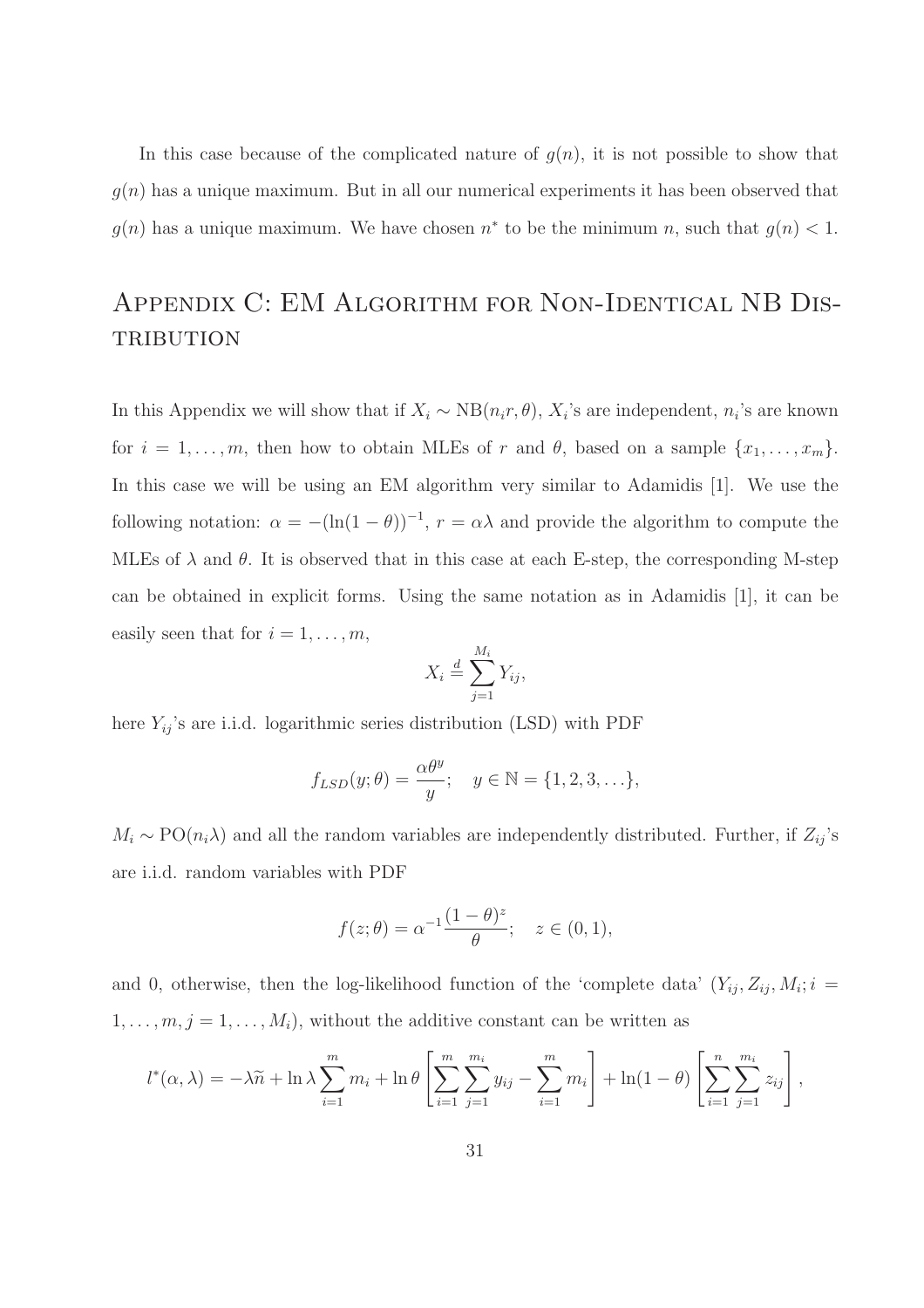here  $\widetilde{n} =$  $\sum_{i=1}^{m}$  $i=1$  $n_i$ . Hence, the MLEs of  $\lambda$  and  $\theta$  based on the complete observations can be easily obtained as

$$
\widehat{\lambda} = \frac{\sum_{i=1}^{m} m_i}{\widetilde{n}} \quad \text{and} \quad \widehat{\theta} = \frac{\sum_{i=1}^{m} \sum_{j=1}^{m_i} y_{ij} - \sum_{i=1}^{m} m_i}{\sum_{i=1}^{m} \sum_{j=1}^{m_i} y_{ij} + \sum_{i=1}^{m} \sum_{j=1}^{m_i} z_{ij} - \sum_{i=1}^{m} m_i}
$$

.

Hence, following the same way as in Adamidis [1], it can be easily seen that if at the  $k$ -th stage the estimates of  $\lambda$  and  $\theta$  are  $\lambda^{(k)}$  and  $\theta^{(k)}$ , respectively, and if we denote

$$
a_i(\alpha, \lambda) = n_i \alpha \lambda \sum_{l=1}^{x_i} (\alpha n_i \lambda + l - 1)^{-1},
$$

then

$$
\lambda^{(k+1)} = \frac{\sum_{i=1}^{m} a_i(\alpha^{(k)}, \lambda^{(k)})}{\widetilde{n}} \quad \text{and} \quad \theta^{(k+1)} = \frac{\widetilde{x} - \sum_{i=1}^{m} a_i(\alpha^{(k)}, \lambda^{(k)})}{\widetilde{x} + \sum_{i=1}^{m} a_i(\alpha^{(k)}, \lambda^{(k)}) \left(\frac{\alpha^{(k)}(1 - \theta^{(k)})}{\theta^{(k)}} - 1\right)}.
$$
  
ce  $\widetilde{x} = \sum_{i=1}^{m} x_i$ .

Her  $\sum_{i=1}$  $x_i$ .

## References

- [1] Adamidis, K. (1999), "An EM algorithm for estimating negative binomial parameters", Australian and New Zealand Journal of Statistics, vol. 41, 213 – 221.
- [2] Barreto-Souza, W. (2012), "Bivariate gamma-geometric law and its induced Levy process", Journal of Multivariate Analysis, vol. 109, 130 – 145
- [3] Basu, A.P. and Dhar, S.K. (1995), "Bivariate geometric distribution", Journal of Applied Statistical Sciences, vol. 2, 33 – 34.
- [4] Campbell, J.T. (1934), "The Poisson correlation function", Proceedings of the Edinburgh Mathematical Society, Series 2, vol. 4, 18 – 26.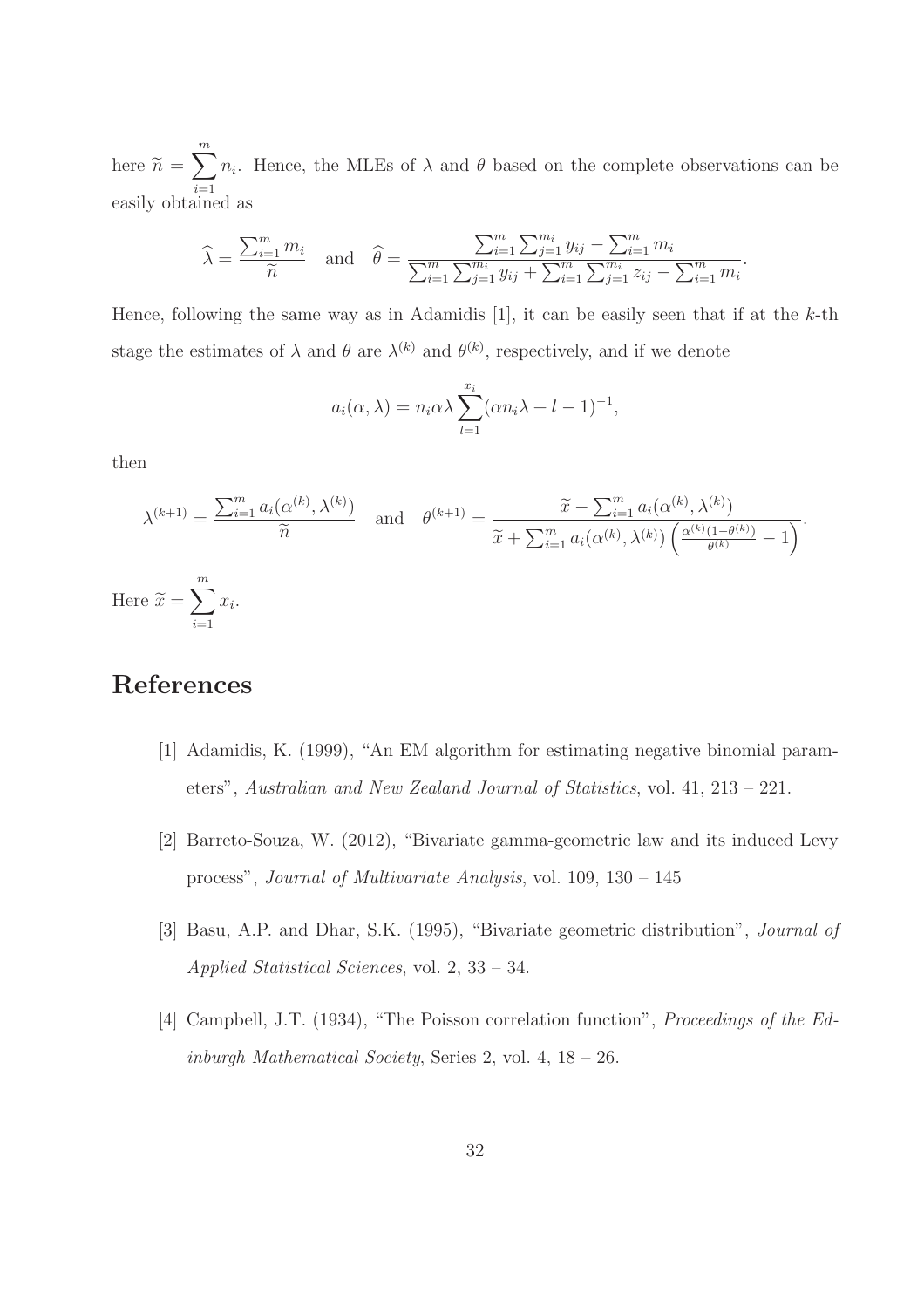- [5] Chahkandi, M. and Ganjali, M. (2009), "On some lifetime distributions with decreasing failure rate", Computational Statistics and Data Analysis, vol. 53, 4433 – 4440.
- [6] Davis, C.S. (2002), Statistical methods for the analysis of repeated measurements, Springer-Verlag, New York.
- [7] Holgate, B. (1964), "Estimation for the bivariate Poisson distribution", Biometrika, vol. 51, 241 – 245.
- [8] Jayakumar, K. and Mundassery, D.A. (2007), "On a bivariate geometric distribution", Statistica, Vol. LXVII, 389 – 404.
- [9] Kemp, A.W. (2013), "New discrete Appell and Humbert distributions with relevance to bivariate accident data", Journal of Multivariate Analysis, vol. 113, 2–6.
- [10] Kocherlakota, S. and Kocherlakota, K. (1992), Bivariate discrete distributions, Marcel and Dekker, New York.
- [11] Kocherlakota, S. (1995), "Discrete bivariate weighted distributions under multiplicative weight function", Communications in Statistics - Theory and Methods, vol. 24, 533 – 551.
- [12] Kostadinova, K. and Minkova, L. (2014), "On a bivariate Poisson negative binomial process", *Biomath*, vol. 3,  $1 - 6$ .
- [13] Kumar, C.S. (2008) "A unified approach to bivariate discrete data", Metrika, vol. 67, 113 – 123.
- [14] Kundu, D. (2014), "Geometric skewed normal distribution", Sankhya, Ser. B., vol. 76, 167 – 189.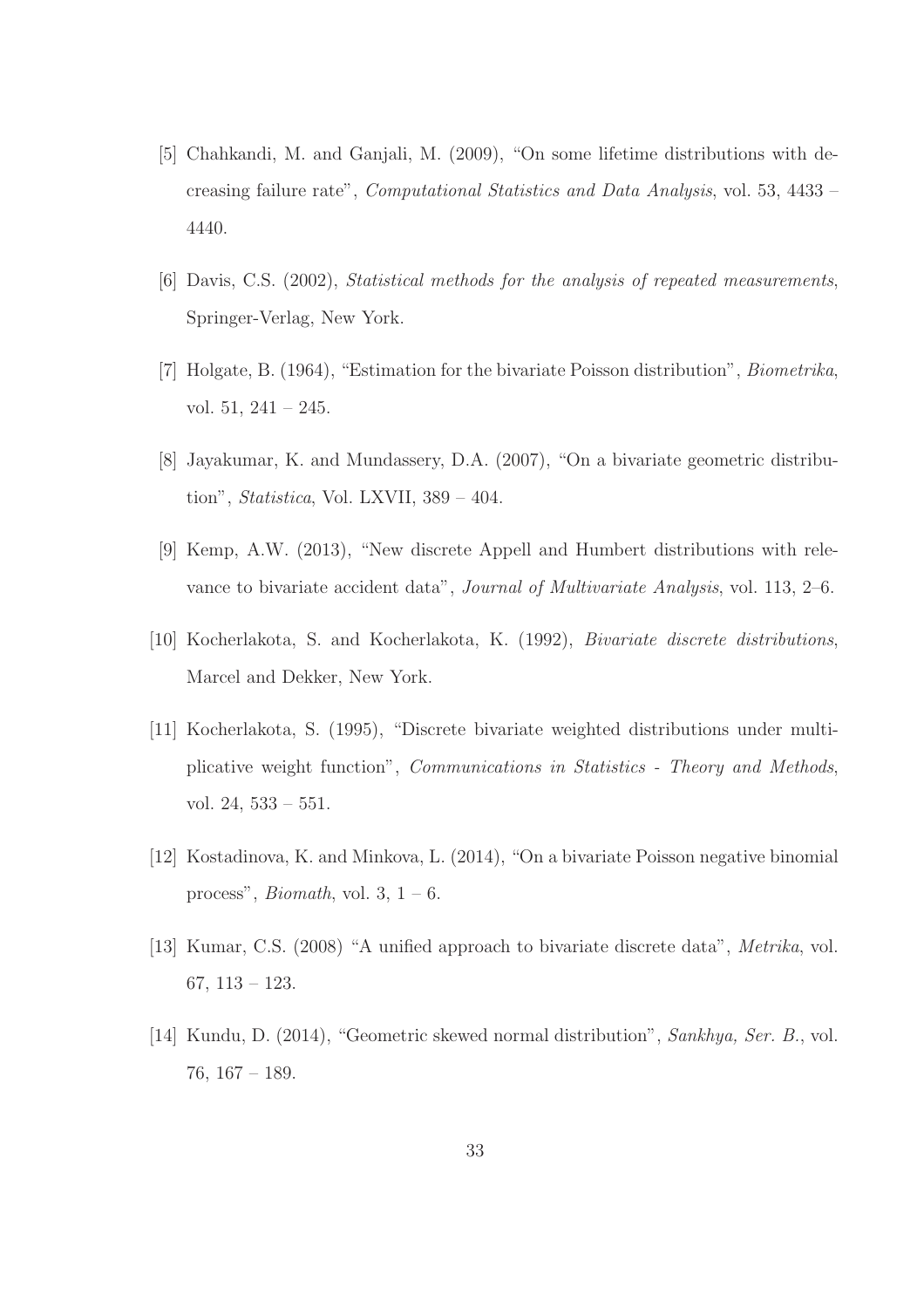- [15] Kundu, D. (2017), "Multivariate geometric skew normal distribution", Statistics, vol. 51, 1377 – 1397.
- [16] Kundu, D. and Nekoukhou, V. (2018), "Univariate and bivariate geometric discrete generalized exponential distributions", Journal of Statistical Theory and Practice, vol. 12, 595 - 614.
- [17] Kozubowski, T.J., Panorska, A.K., Podgorski, K. (2008), "A bivariate Levy process with negative binomial and gamma marginals", *Journal of Multivariate Analysis*, vol. 199, 1418 – 1437.
- [18] Kozubowski, T.J., Panorska, A.K., Qeadan, F. (2011), "A new multivariate model involving geometric sums and maxima of exponentials", Journal of Statistical Planning and Inference, vol.  $141, 2353 - 2367$ .
- [19] Lee, H. and Cha, J.H. (2014), "On construction of general class of bivariate distributions", Journal of Multivariate Analysis, vol. 127, 151 – 159.
- [20] Lee, H. and Cha, J.H. (2015), "On two general classes of discrete bivariate distributions", American Statistician, vol. 69, 221 – 230.
- [21] Minkova, L.D. and Balakrishnan, N. (2014) "Bivariate Pólya-Aeppli distribution", Communications in Statistics - Theory and Methods, vol. 43, 5026 – 5038.
- [22] Ozel, G. (2011), "On certain properties of a class of bivariate compound Poisson distribution and an application to earthquake data", Revista Colombiana de *Estadstica*, vol. 34,  $545 - 566$ .
- [23] Ye, Y. (2015), "Likelihood inference for type-I bivariate Pólya-Aeppli distribution", Thesis, McMaster University.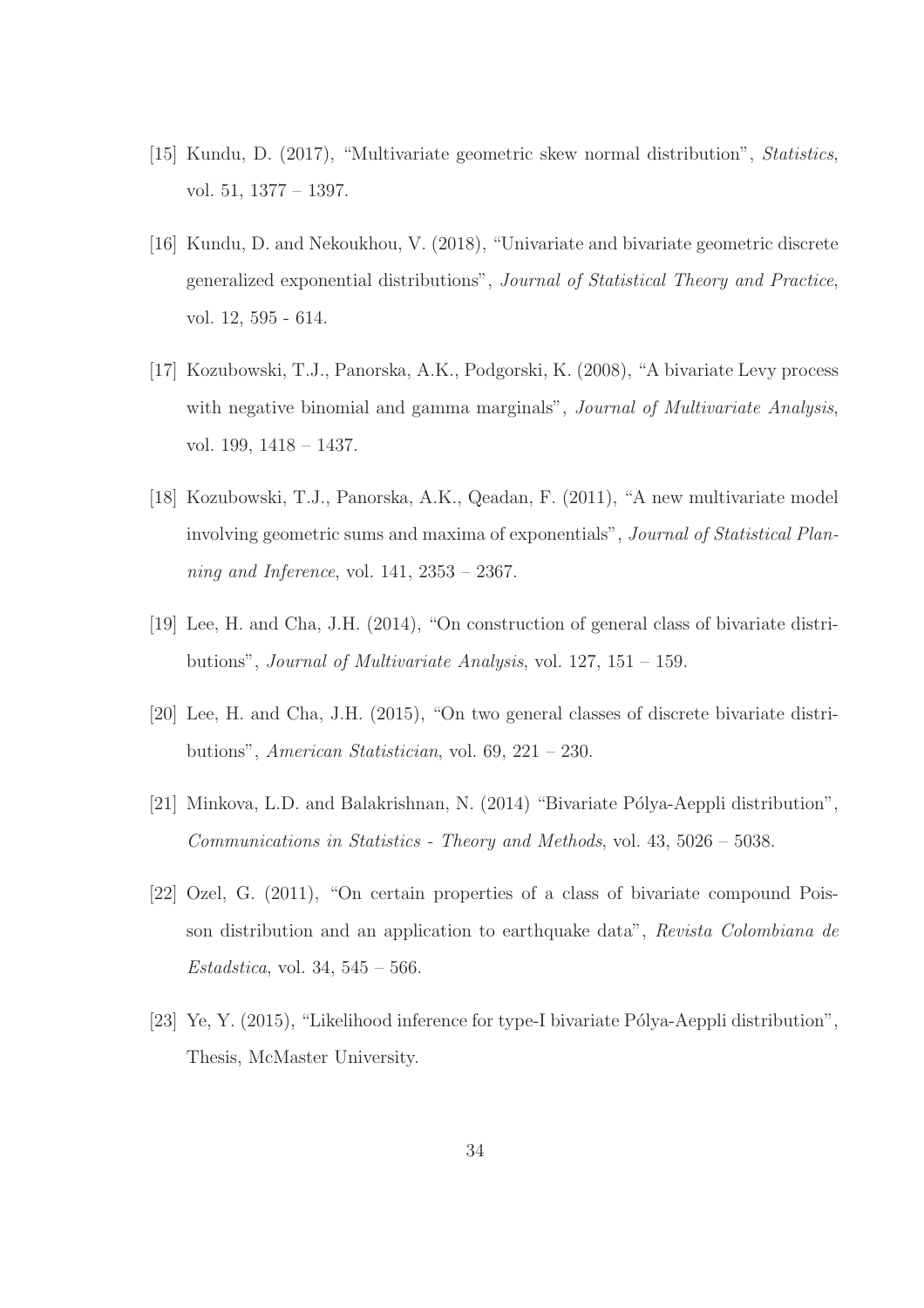- [24] Nekoukhou, V. and Kundu, D. (2017), "Bivariate discrete generalized exponential distribution", Statistics, vol. 51, 1143 – 1158.
- [25] Piperigou, V.E. and Papageorgiou, H. (2003), "On bivariate discrete distributions: a unified treatment",  $Metrika$ , vol. 58, 221 – 233.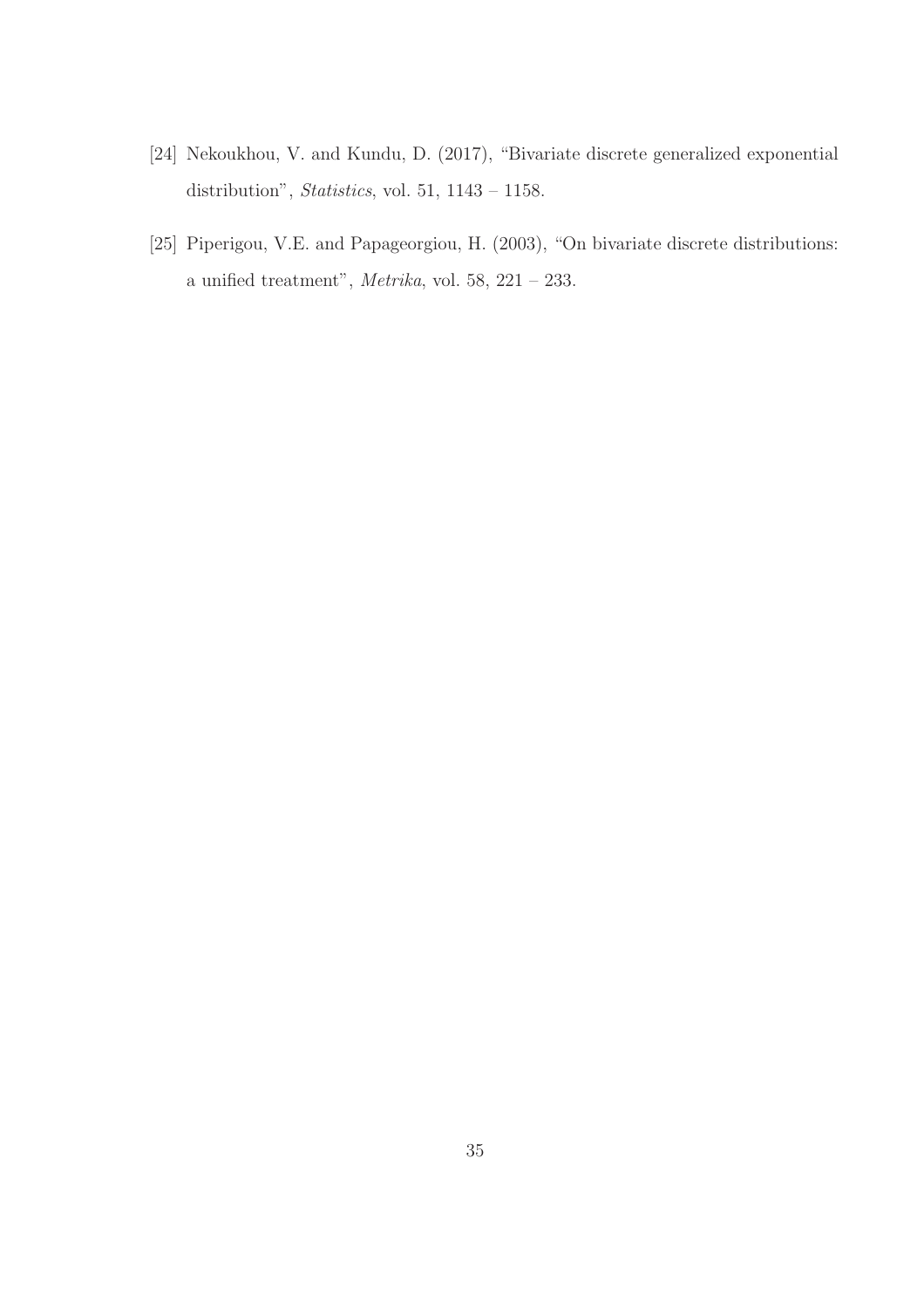

Figure 1: The PMF of a UPG distribution when  $\lambda = 5$  and  $p = 0.95$ .



Figure 2: The PMF of a UPG distribution when  $\lambda = 20$  and  $p = 0.50$ .



Figure 3: The PMF of a UPG distribution when  $\lambda = 5$  and  $p = 0.50$ .



Figure 4: The PMF of a UPG distribution when  $\lambda = 0.50$  and  $p = 0.50$ .